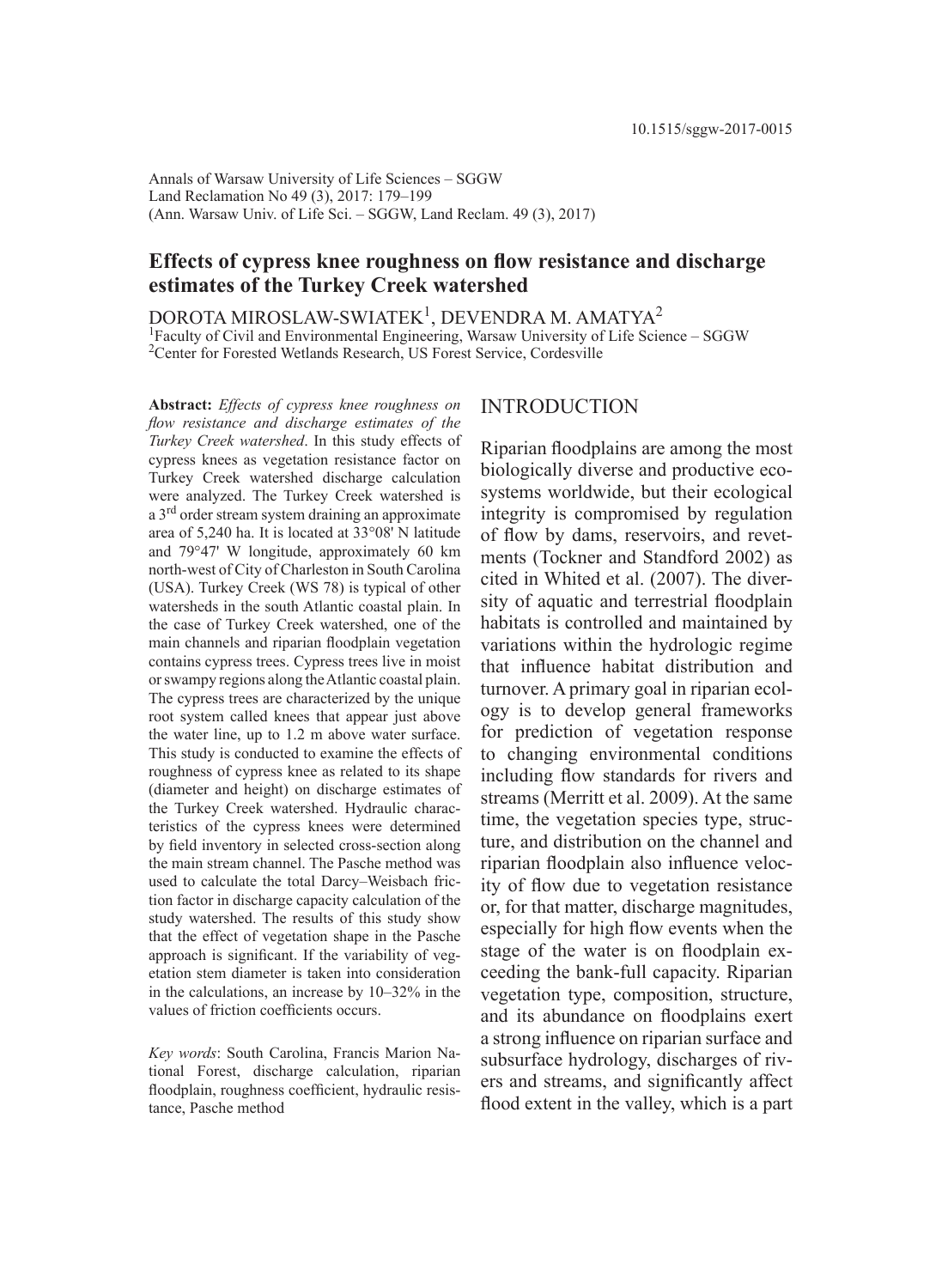of self-regulatory mechanism in river– –fl oodplain ecosystem relations (Rood et al. 2005, Benjankar et al. 2009). Similarly, it has been well documented that riparian vegetation can prevent or reduce contaminant transport to surface waters via runoff (Sheridan et al. 1999). The conditions of flood water discharge in valley are shaped by the existing vegetation cover. Many studies were carried out in the past to investigate the hydraulic impact of natural roughness such as bank and floodplain vegetation or bed roughness of different textures on the overall flow field (Pasche and Rouve, 1985, Helmio 2002, Wu 2008, Miroslaw-Swiatek 2012).

However, discharge rates and time of travel of surface runoff contributing to the stream discharge at various locations along the main stream as well as tributaries of streams that are often influenced by resistance of vegetation type/density both on the banks and riparian buffers are rarely available although they are often needed to evaluate the culvert and bridge discharge capacities, flooding and pollutant loadings from subwatersheds draining lands with various management practices. Such measurements or estimates are even more important for validating distributed watershed-scale models for their internal consistency as they are generally validated with measurement at the main watershed outlet only (Santhi et al. 2008, Amatya and Jha 2011). Furthermore, these estimates are becoming increasingly important in evaluating the influence of riparian vegetation ecosystem on flow regime characterized by stage, velocity, and discharge at various locations of the rivers

and streams, especially those affected by urbanization (White and Greer 2006).

Therefore, there is a great need for an improved estimation of velocity and discharge method in which flow resistance caused by the vegetative elements takes into consideration the influence of their size, shape, flexibility and concentration on the extent of their submergence (Wilson and Horrit 2002). This approach withdraws from a typical methodology, where flow resistance is assigned to a channel and its floodplain surface occupied by vegetation based on tables of Manning's *n* given by Chow (1959). Generally flow resistance models for rigid vegetation such as trees or bushes which have used the most simplistic approach where plants are described as rigid vertical cylinders (Pasche and Rouve 1985, Nepf 1999). The main question of this paper is the effect of rigid vegetation shape in the Pasche approach in the friction factor calculation.

In the case of the Turkey Creek watershed, one type of the riparian floodplain vegetation is cypress (Taxodium), which can be considered a rigid plant. There has been only a limited study on effects of cypress knees as a vegetation resistance factor on discharge measurements of streams and rivers (Miroslaw- -Swiatek and Amatya 2011). The majority of publications describe biological functions of Cypress knee in swampy regions (Brown 1984, Bonness 2011). Therefore, the main objective of this study is to examine the effects of cypress knee roughness as related to its shape (diameter and height) on discharge estimates of Turkey Creek watershed on a coastal forested landscape in South Carolina (USA).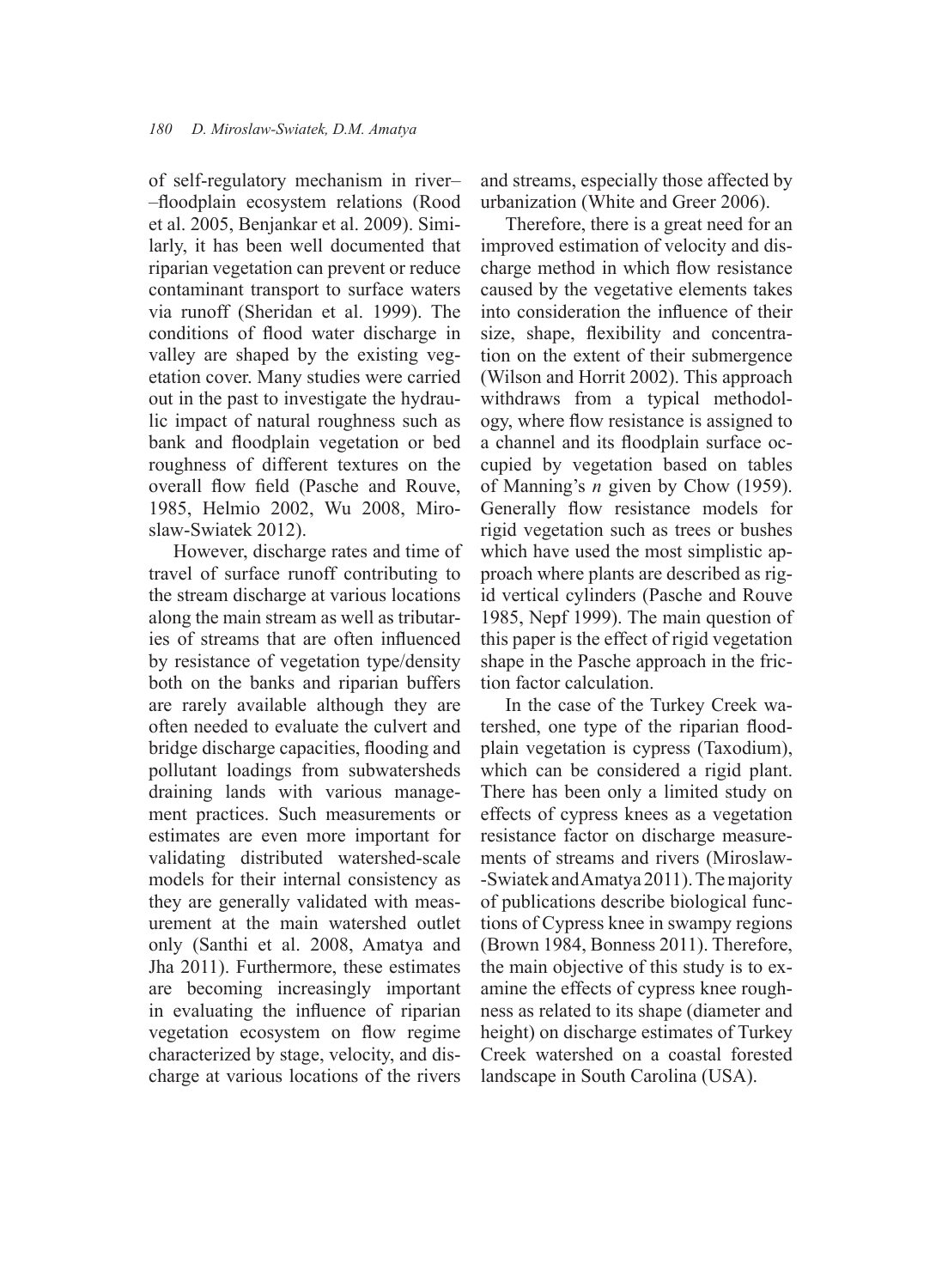# MATERIAL AND METHODS

## **Determination of friction factors**

The flow resistance for the riverbed covered by cypress knee was calculated according to the method by Pasche and Rouve (1985), where a momentum sink term is expressed in terms of a drag coefficient. The Darcy–Weisbach flow formula with the friction factor (*λ*) was used in the channel discharge calculation.

In this article high vegetation (trees and shrubs) is understood as higher than water flow depth and in small degree affected by hydrodynamic water pressure; medium vegetation as approximately equal to water depth (mostly shrubs) and low vegetation refers mostly to sedge and grass communities. The assumed criteria are somewhat arbitrary and, in fact, the same vegetation can be ranked into different types in terms of the variability of the natural water levels. The main basis for hydraulic calculations of the river flow, where the structure of high vegetation is taken into account, is that water flow resistances are the same as vegetation resistances, which occur when water overflows regularly distributed vegetation with averaged geometric parameters. The parameters which describe the vegetation of the floodplain and are used in calculations are the average diameter of tree or shrub branches  $(d_n)$  and distances between them in the direction of the water flow  $(a_x)$  and perpendicular to it (*ay*). The mentioned parameters of the cypress trees were determined on the basis of field measurements at specified cross-section in the area of the water flow.

The resistance of flow caused by the bed roughness is calculated from the formula given by Colebrook and White (Pasche and Rouve 1985):

$$
\frac{1}{\sqrt{\lambda_s}} = 2.03 \log \left( \frac{2.51}{\text{Re}\sqrt{\lambda_s}} + \frac{k_s}{14.84 \text{ R}} \right) (1)
$$

where:

λ*s* – friction factor of low vegetation or a part of the cross-section, which is devoid of vegetation (-);

Re – the Reynolds number;

 $k<sub>s</sub>$  – roughness height of the low vegetation or a part of the cross-section, which is devoid of vegetation (m).

As it results from the Colebrook–  $-White$  law, the friction factors of flow depend on the Reynolds number and on the relative roughness  $(k_s/R)$ . The influence of the Reynolds number on friction factors decreases as its value and relative roughness of the channel sides both increases. In natural channels the influence of the Reynolds number for values higher than 25,000 may be neglected without any harm to the precision of calculations. Therefore, application of the Equation (1) for practical calculations is recommended, in the following form:

$$
\frac{1}{\sqrt{\lambda_s}} = -2.03 \log \left( \frac{k_s}{14.84 \ R} \right) \tag{2}
$$

The friction factor  $\lambda_p$  for trees and bushes (the submerged part of high vegetation) is calculated from the following expression (Pasche and Rouve 1985):

$$
\lambda_p = \frac{4h_z d_p}{a_x a_y} C_{WR}
$$
 (3)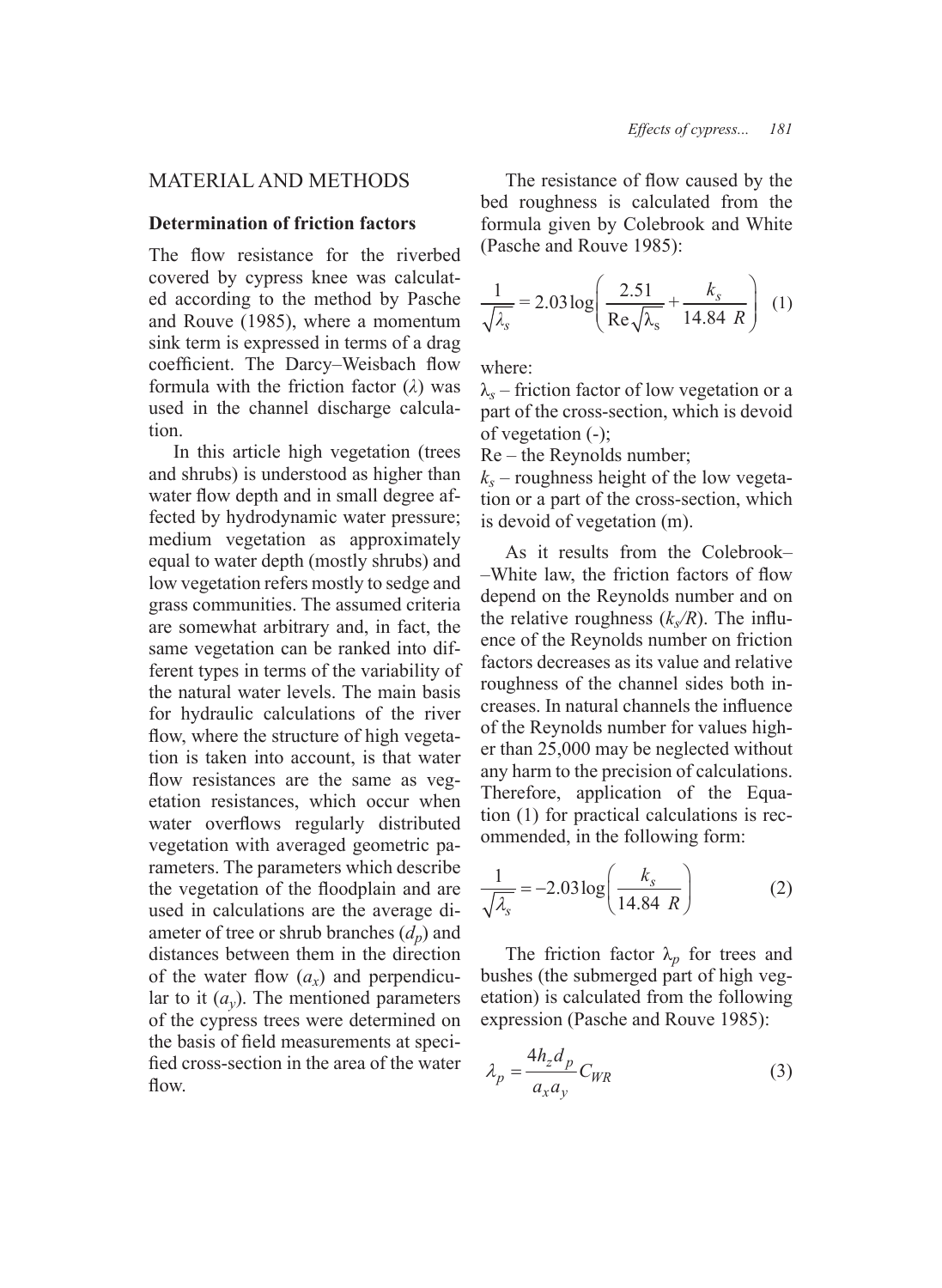where:

*hz* – height of submerged part of trees (m);

 $d_p$  – trees diameter (m);

 $a_x$ ,  $a_y$  – distance between plants along and perpendicularly to the flow, respectively (m);

 $C_{WR}$  – dimensionless drag coefficient for the submerged part of trees or bushes.

The drag coefficient  $(C_{WR})$  depends on the ratio of the flow velocity  $(V_i)$  to the average velocity  $(V_v)$  of the flow going through tree-overgrown areas (relative velocity –  $V_r$ ), and is described by the following empirical formula (Pasche and Rouve 1985):

$$
C_{WR} = \left(1.1 + 2.3\frac{d_p}{a_y}\right) (V_r)^2 + 2\left(\frac{1}{1 - d_p/a_y} - 1\right)
$$
\n(4)

$$
V_r^2 = \left(\frac{V_i}{V_v}\right)^2 = 0.6 + 0.5 \log \left(\frac{a_x}{a_y}\right) \tag{5}
$$

The expression (5) is valid when 0.05  $d_p/a_v < 3$  and  $0.2 < a_x/a_v < 2$ .

The resistance of flow in parts of cross-sections overgrown by high vegetation depends on both the vegetation and the bed roughness. The friction factor for this area is the following sum:

$$
\lambda = \lambda_s + \lambda_p \tag{6}
$$

where:

*λ* – average friction factor (-);

*λs* – friction factor caused by channel bed roughness or low vegetation (-);

 $\lambda_p$  – friction factor for the non-submerged and non-flexible vegetation (high vegetation) (-).

Mean velocity (*v*) in a channel is calculated from the Darcy–Weisbach equation, which results from the momentum balance in the cross-section:

$$
v = \sqrt{\frac{8gRS_f}{\lambda}}
$$
 (7)

where:

*v* – average velocity in the main channel  $(m/s)$ ;

 $g$  – acceleration of gravity  $(m/s<sup>2</sup>)$ 

*Sf* – hydraulic slope (-);

*λ* – total friction factor (-).

The total friction factor  $(\lambda)$  in Equation (7) is described by Equation (6).

The hydraulic characteristics  $d_p$ ,  $a_x$ ,  $a<sub>v</sub>$  are determined based on field measurements in the area of the water flow. Floodplains and riparian zones of rivers and streams are usually covered by groups of trees or bushes. The inventory sampling of those trees or bush groups is generally carried out on elementary, rectangular-like areas *Apro*, which are 10 by 20 m in size. The surface of the elementary, inventory area should not exceed several square meters (DVWK – Merkblätter 1991). On the basis of the performed inventory of trees and bush groups, the substitute diameter of trees or bush branches is calculated and mean distances between plants are estimated. The substitute diameter is the mean value of the diameters measured at the water level elevation:

$$
d_p = \frac{\sum d_i}{n} \tag{8}
$$

where:

 $d_p$  – substitute diameter of trees/bushes;  $\overline{d}_i$  – diameter of a tree/bush;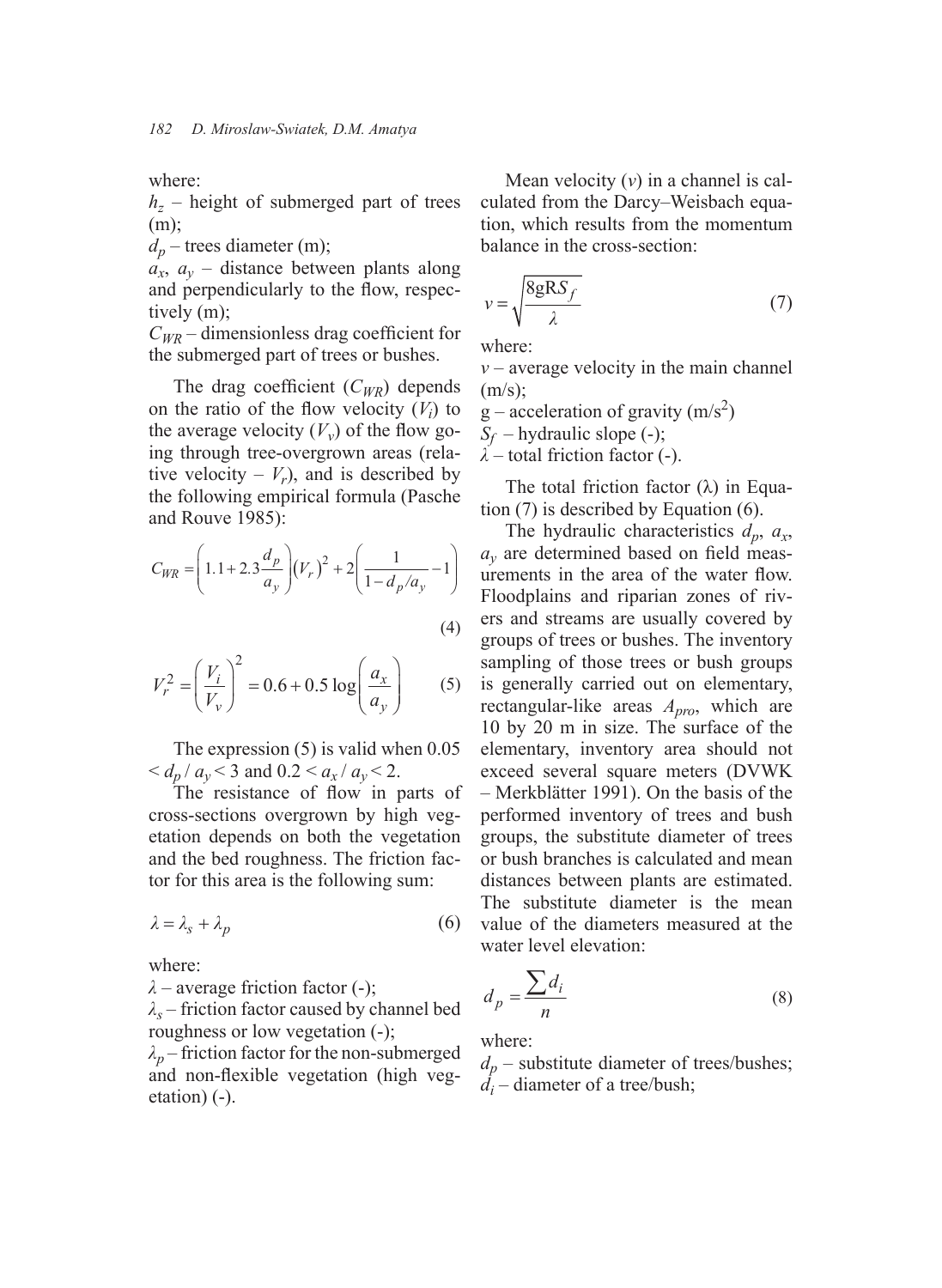*n* – number of trees or bush branches in the inventory area.

The substitute distance between the trees or branches in the direction of water flow  $(a_x)$  and perpendicular to it  $(a_y)$ , when these distances are equal  $(a_x = a_y)$ , is calculated from the following formula:

$$
a_x = a_y = \sqrt{\frac{A_{pro}}{n}}\tag{9}
$$

When these distances are not equal, based on the measurement results, the surface occupied by one plant is calculated by means of the following equation:  $a_x \cdot a_y = A_{\text{pro}}/n$ , next, the mean value of the distance ratio is calculated:  $a_v/a_x = C$ , and by means of a substitution:  $a_v = C \cdot a_x$ , the distance  $a_x = \left[A_{pro} / (n \cdot C)\right]^{0.5}$  is achieved.

# STUDY AREA

Turkey Creek watershed is the third-order stream system draining an approximate area of 5,240 ha based on the recently obtained LiDAR-based DEM (Fig. 1). It is located at 33°08' N latitude and 79°47' W longitude, approximately 60 km north-west of City of Charleston, near Huger, in Berkeley County of South Carolina (Fig. 1). It is the headwaters of East Cooper River, a major tributary of Cooper River, which drains to Charleston Harbor. Turkey Creek (WS 78) is typical of other watersheds in south Atlantic coastal plain, where rapid urban development is taking place (Amatya and Jha 2011). The topographic elevation of the watershed varies from 2 m at the outlet to 14 m above mean sea level (AMSL). The sub-tropical climate is characteristic of the coastal plain having



FIGURE 1. Location of the Turkey Creek watershed on Francis Marion National Forest in South Carolina lower coastal plain. Also shown are the locations of the cross-sections (CS) including the gauging station at CS1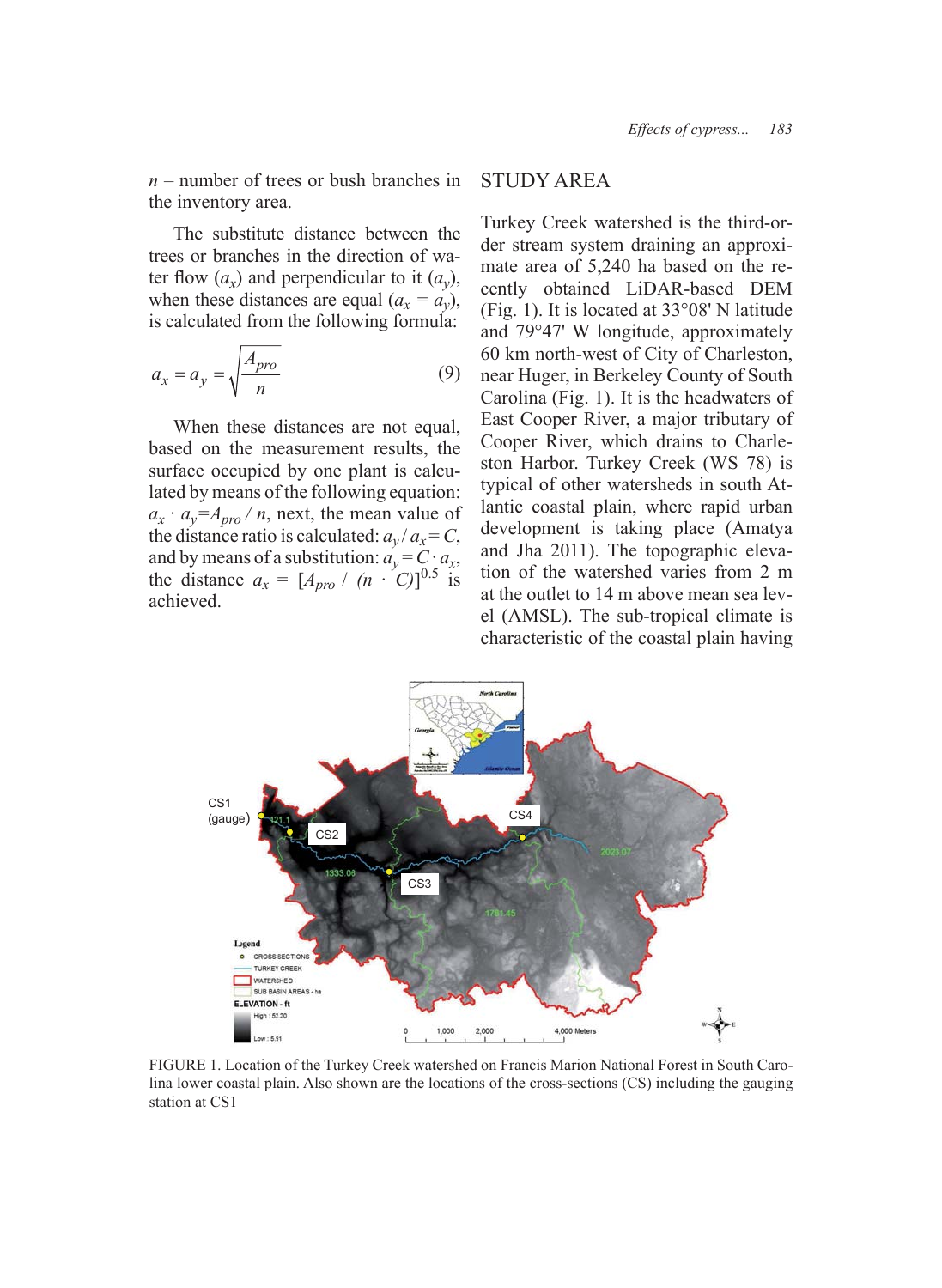hot and humid summers and moderate winters. Accordingly, the minimum and maximum air temperatures, based on a 50-year (1951–2000) record at the Santee Experimental Forest, were recorded as –8.5°C and 37.7°C, respectively, with an average daily temperature of 18.4°C. Annual rainfall at the site varied from 830 to 1,940 mm, with an average of 1,370 mm based on the 50-year (1951–2000) data. Seasonally, the winter is generally wet with low intensity long duration rain events and the summer is characterized by short duration, high intensity storm events; tropical depression storms are not uncommon. The main channel has braided in some locations, which is anastomosed and stable with mature root systems of bottomland species such as bald cypress and tupelo gum along the streambanks and in some locations in the channel. Sand is the dominate substrate material. Details of the study site can be found elsewhere (Amatya and Jha 2011).

Hydrography of the Turkey Creek watershed is characterized by a 9.75 km long main channel and its network of narrow tributaries with wide floodplains. The right bank, or north bank, of Turkey

Creek has shorter and fewer tributaries compared to the left bank. Many of the tributaries are ephemeral and intermittent, including certain upper reaches of the main creek. Most channels within Turkey Creek watershed are larger in width compared to depth. The main channel is 10 m or even more towards downstream, often with wide flood plains and islands in the winding parts of the creek (Haley 2007) – Figure 2.

Turkey Creek watershed is located in the Francis Marion National Forest, which is comprised primarily of pine, oak, and cypress trees on the coastal plain of South Carolina. Today this national forest remains a lush landscape of pine stands and wildlife-filled swamps and marshes shaded by towering bald cypress trees. Over 50% of the forest is comprised of Bald Cypress, Water Tupelo, and Loblolly Pine (Table 1). Most of the hardwoods like Bald Cypress, Water Tupelo, and oaks can be found in the riparian floodplain of the watershed including similar numerous other blackwater river flood plains along the Atlantic coast of the south-eastern USA. Trees that live in water for long periods usually have buttressed trunks, tangled, braided



FIGURE 2. Photograph of Turkey Creek stream showing dense vegetation and woody debris on its floodplain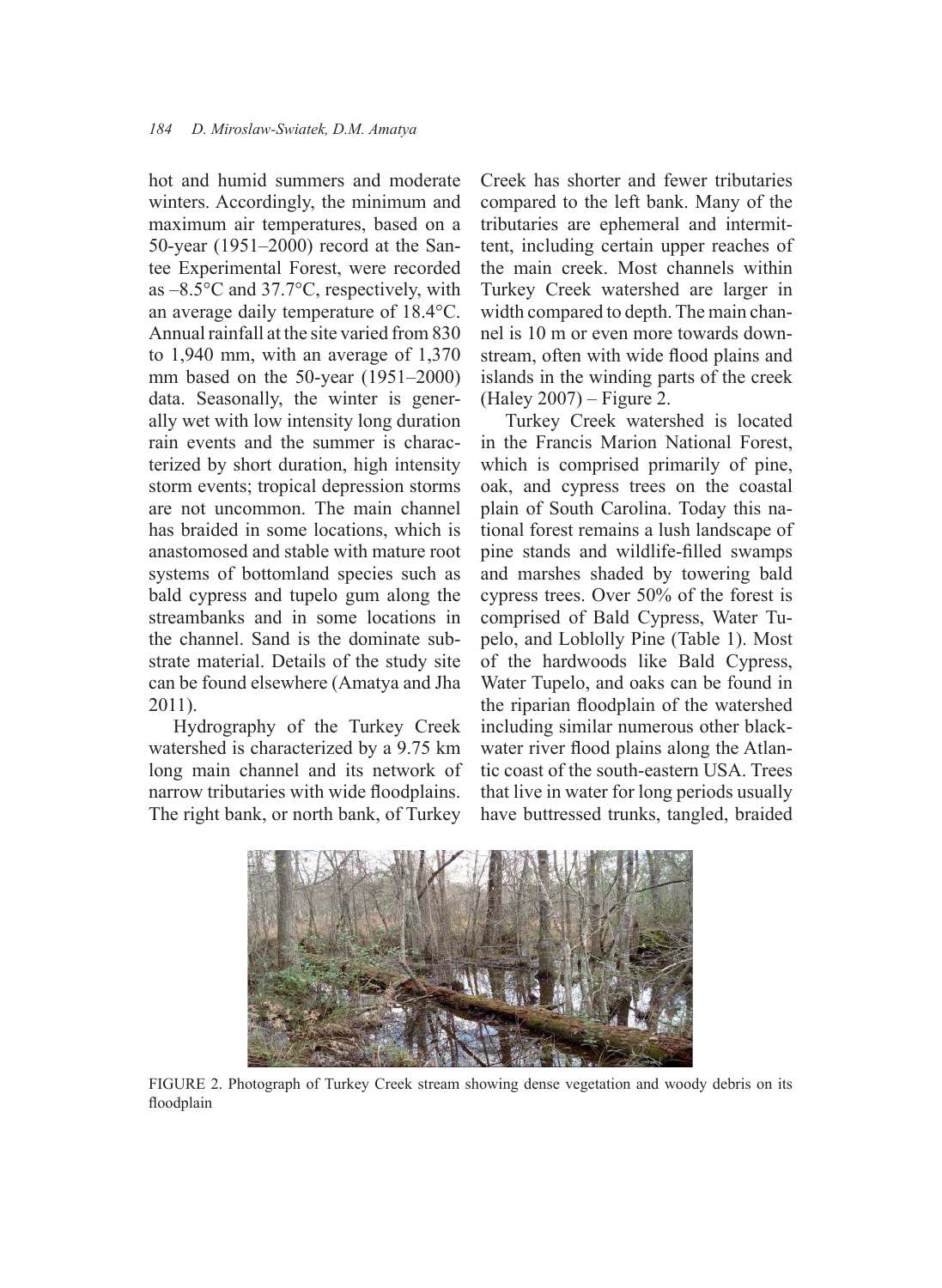| Tree type                             | % within<br>forest in TC<br>watershed |  |
|---------------------------------------|---------------------------------------|--|
| Bald Cypress – Water Tupelo           | 23                                    |  |
| Thinned forest                        | 27                                    |  |
| Bottomland hardwood - Yellow<br>Pine  | 2                                     |  |
| Loblolly Pine                         | 26                                    |  |
| Loblolly Pine – hardwood              | 3.5                                   |  |
| Loblolly Pine – Longleaf Pine         | 1.5                                   |  |
| Longleaf Pine                         | 1.3                                   |  |
| Pond Pine                             | 0.7                                   |  |
| Slash Pine - hardwood                 | 0.3                                   |  |
| Southern Red Oak – Yellow<br>Pine     | 0.1                                   |  |
| Sweet Bay-Swamp Tupelo<br>– Red Maple | 7.6                                   |  |
| Sweet Gum – oak – willow              | 6.4                                   |  |
| Sweet Gum – Yellow Poplar             | 0.6                                   |  |
| Total                                 | 100                                   |  |

TABLE 1. Tree type distribution in the Turkey Creek (TC) watershed (after Haley 2007)

roots, or protrusions like cypress knees to obtain oxygen when underwater.

The watershed was heavily impacted by hurricane Hugo in September 1989, and the forest overstory trees were almost completely destroyed (Hook et al. 1991). The current forests on the watershed are a mixture of remnant large trees and natural regeneration of pine and hardwood trees. The forests are managed using prescribed fire and thinning for restoration of those native forest species also for supporting habitat requirements for the endangered red cockaded wood peckers (*Pinoides borealis*) (La Torre Torres et al. 2011). The vegetation on the riparian floodplain of the Turkey Creek stream is a mixed forest comprising mostly of bottomland hardwood including cypress and some pine.

In the Turkey Creek watershed hydrologic monitoring consists, among others, of stream flow gauging at its main outlet on highway 41N bridge, using real time stage measurements at 15-minute intervals with SatLink-2 antenna interfaced with Sutron Model 8210 datalogger connected to the pressure transducer at the bottom of the stream (Amatya and Jha  $2011$ ) – Figure 1. There are no other flow monitoring stations upstream in the main channel for validating the results calculated by the method developed herein and formulated below.

Cypress (*Taxodium*) is one of the types of riparian vegetation among other pine and hardwood in the Turkey Creek watershed*.* The cypress (*Cupressus sempervirens*) is a main division of the *Coniferae* known as the *Araucariaceae*. Its appearance resembles a flame-shaped, tapering, cone with pale, green, feathery leaves. It rarely exceeds 15–20 m in height and grows 0.3–0.45 m annually for the first 8 to 10 years. After the age of 40 years, cypress growth is barely perceptible (Briand 2000). Cypresses live in moist or swampy regions along the Atlantic coastal plain, such as: eastern Texas, the southern coastal plains of Louisiana, Mississippi, Alabama, Georgia, Florida, South Carolina, Arkansas, western Tennessee, south-eastern Missouri and southern Illinois, and the coastal regions of California. The cypress trees are characterized by the unique root system called knees (Fig. 3) that appear just above the water line, up to 1.2 m above water surface. True to their name, the knee portion of the root system appears as a swollen, enlarged area toward the base of the trunk. The knees supply oxygen to the root system that is below the water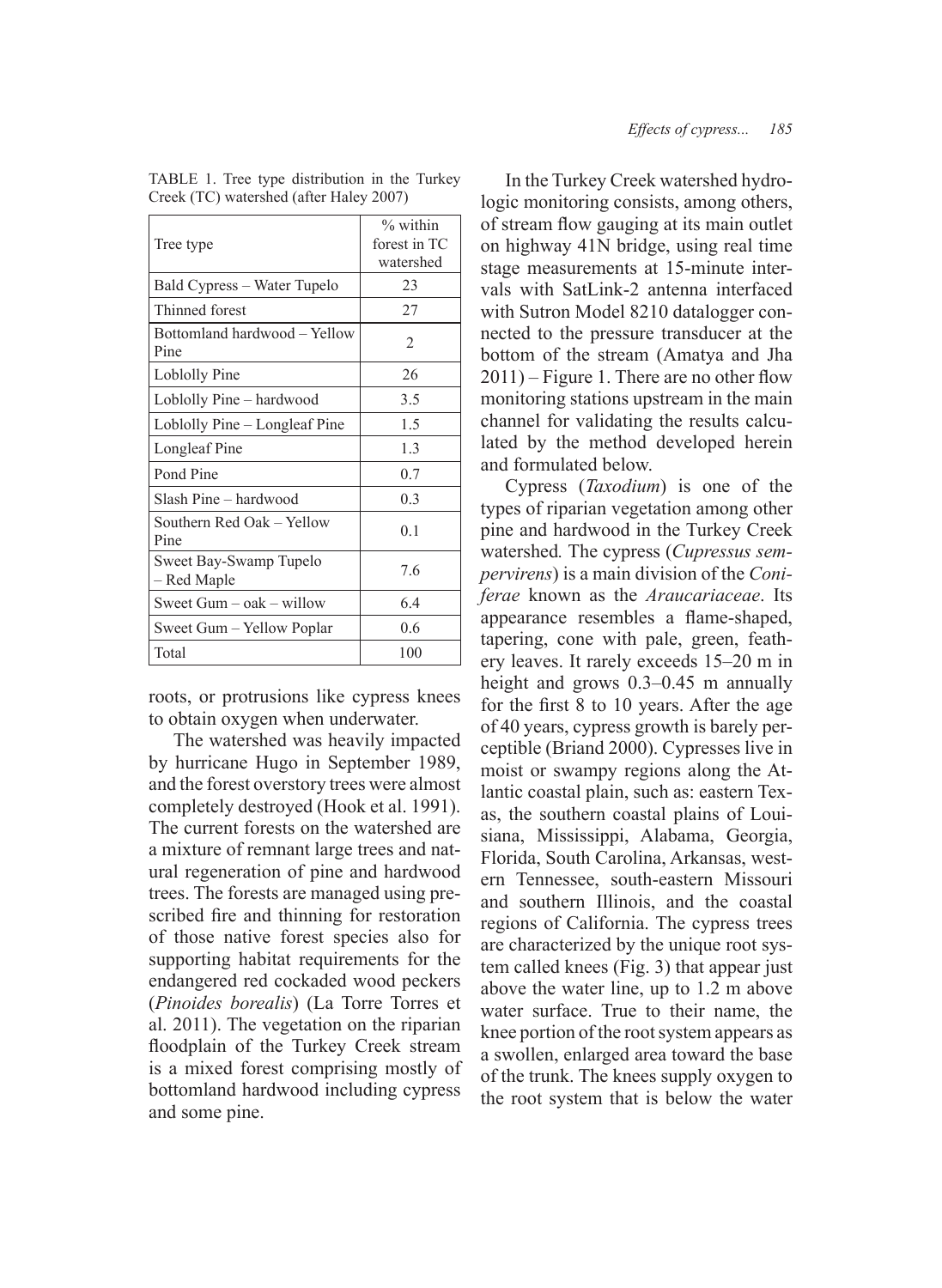level and the earth. These knees vary in height from several centimeters to more than 3.7 m, depending apparently upon the average water level of the site. Knees are less likely to form in absence of flooding or where permanently standing water is 30 cm or more in depth. However, small knees have been observed on many trees not subjected to flooding and it is not uncommon for ornamental trees to produce knees. Research has found no physiological function for cypress knees. They may be beneficial as aeration organs but are not of critical importance to survival. Knees may also help to anchor trees because they develop large masses of roots (Brown 1984). The extensive root system along with a buttressed base makes bald cypress wind firm in soft, wet soils. Even winds of hurricane force, characteristics to the coastal plain, rarely overturn them.

## **RESULTS**

## **Cypress knee flow resistance calculation**

First, in order to determine the cypress knee flow resistance, hydraulic characteristics of this vegetation on the Turkey Creek watershed were measured. The inventory sampling of the vegetation in the main channel, existing in the water flow zone, was performed at riparian stream CS-4 cross-section (Fig. 1), where cypress knees are dominant vegetation (Fig. 4).

The side lengths of the *Apro* surface were, respectively, 3.7 and 4 m and there were 32 stems in this area, while the size of the base and the top were respectively in the range of 4–24 and 2–6 cm. The most often occurring plants have a stem diameter of 9–14 cm at the base  $(41\%)$ and 3–4 cm at the top  $(53%)$  – Figures 5 and 6. Equation (8) was used to determine the cypress knees substitute diam-



FIGURE 3. Cypress knee communities (the Turkey Creek watershed)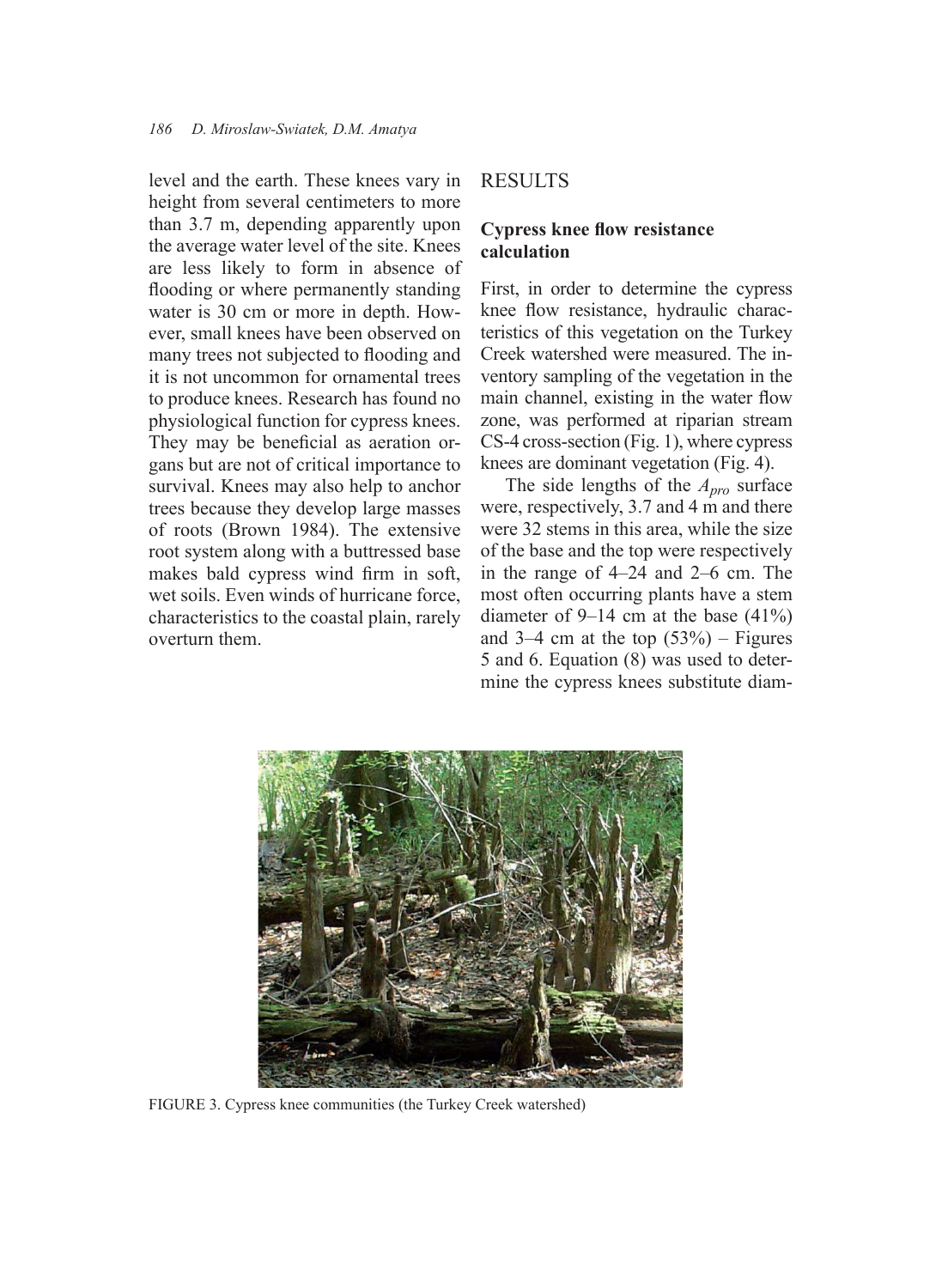

FIGURE 4. Average cypress knee geometric characteristic in main channel at CS-4 cross-section

eter. The substitute distance between the trees was calculated by means of Equation (9). The determination of  $k<sub>s</sub>$  values was based on measurements of bottom forms in this cross-section and totalled 0.10 m.

It can be assumed that the shape of a cypress knee is similar to a frustum of a cone and the mean geometrical parameters of the substitute plant (diameter of the base, height, and diameter of the top) are shown in Figure 4. Height of the stems covering the *Apro* inventory area was higher than the water depth for the bank water in the CS-4 cross-section (Fig. 7). Therefore, in the Pasche method all the 32 plants were considered to be high vegetation ( $H_{\text{plant}}$  > water depth). The calculated mean hydraulic parameters for cypress knee in CS-4 cross- -section have been presented in Table 2. The  $d_{\text{tree}}$  substitute diameter mentioned in Table 2 has been calculated with the shape of the stem of a cypress knee being approximated to a cylinder. So as to determine the influence of the shape of a cypress knee on the flow calculation in the analyses, two cases have been taken into consideration: in Case 1 the substitute plant was approximated to a cylinder of a 0.08 m diameter, while in Case 2



FIGURE 5. Histogram of cypress knee stem diameter (base)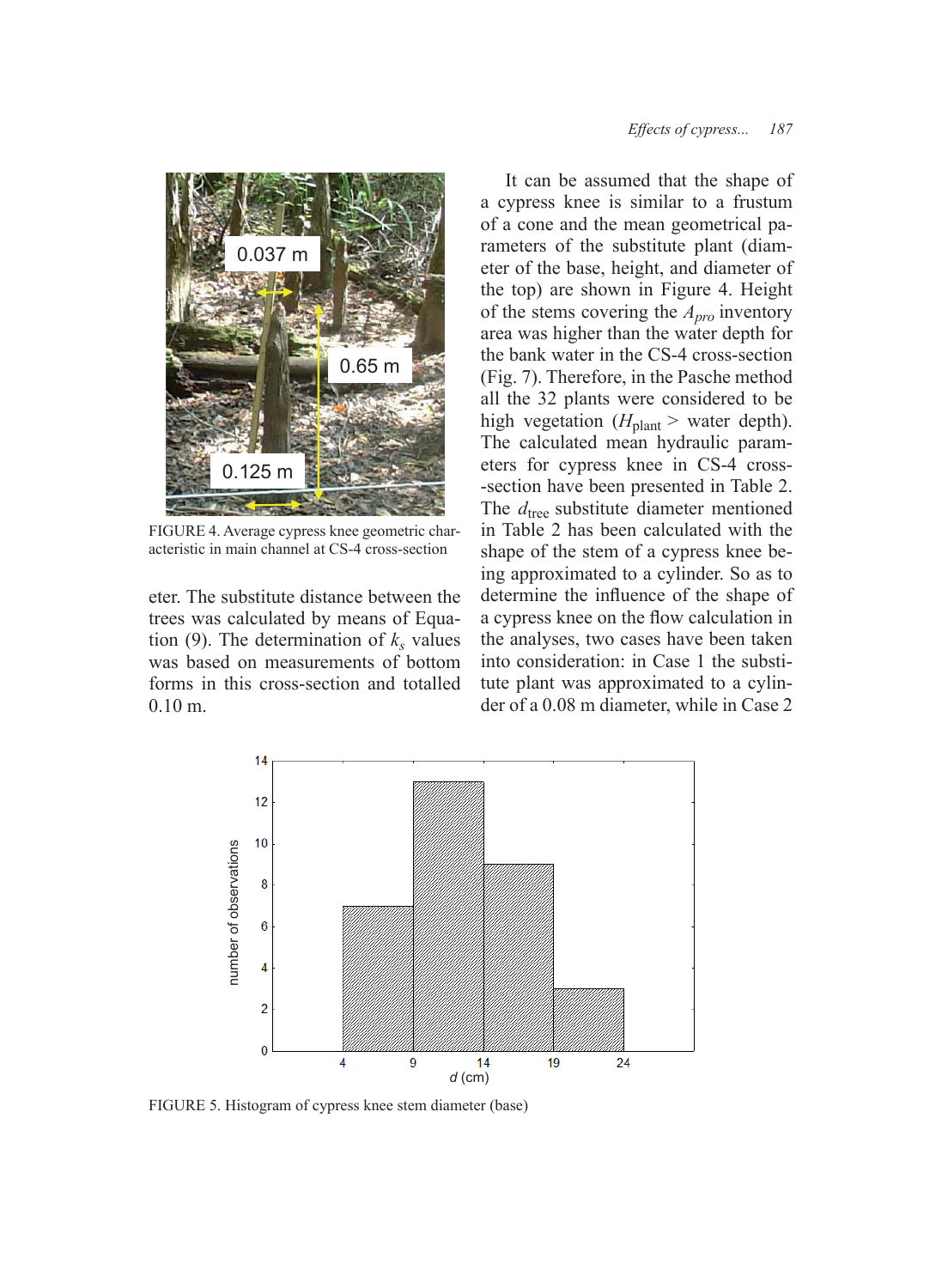

FIGURE 6. Histogram of cypress knee stem diameter (top)



FIGURE 7. CS-4 channel cross-section

TABLE 2. Geometric cypress knee characteristic estimated for the main channel riparian at cross- -section CS-4

| $A_{\text{pro}}$ | $n_{\text{tree}}$ | $d_{\text{tree}}$ | $a_{x}$ | $a_{\cdot}$ |
|------------------|-------------------|-------------------|---------|-------------|
| $(m^2)$          |                   | (m)               | (m)     | (m)         |
| 14.8             | າາ                | 0.08              | 0.68    | 0.68        |

it was approximated a frustum of cone (Fig. 8). In both the cases the mean distances between the plants  $(a_x \text{ and } a_y)$  are the same. In Case 2 the diameter  $(d_p)$  of

the plant at the level of water surface is a function of water depth  $(H) - d_p = f(H)$ .

In Case 2 for a given depth  $(H)$ , the diameter of the stem at the *dpw* water level is calculated based on the substitute plant geometry, then the shape of the plant is approximated to a cylinder of the diameter  $d_p$ ,  $d_p = (d_{pw} + d_{pb})/2$ (Fig. 8). Figure 9 shows how, in both the cases, the diameter values for the substitute plant change as a function of the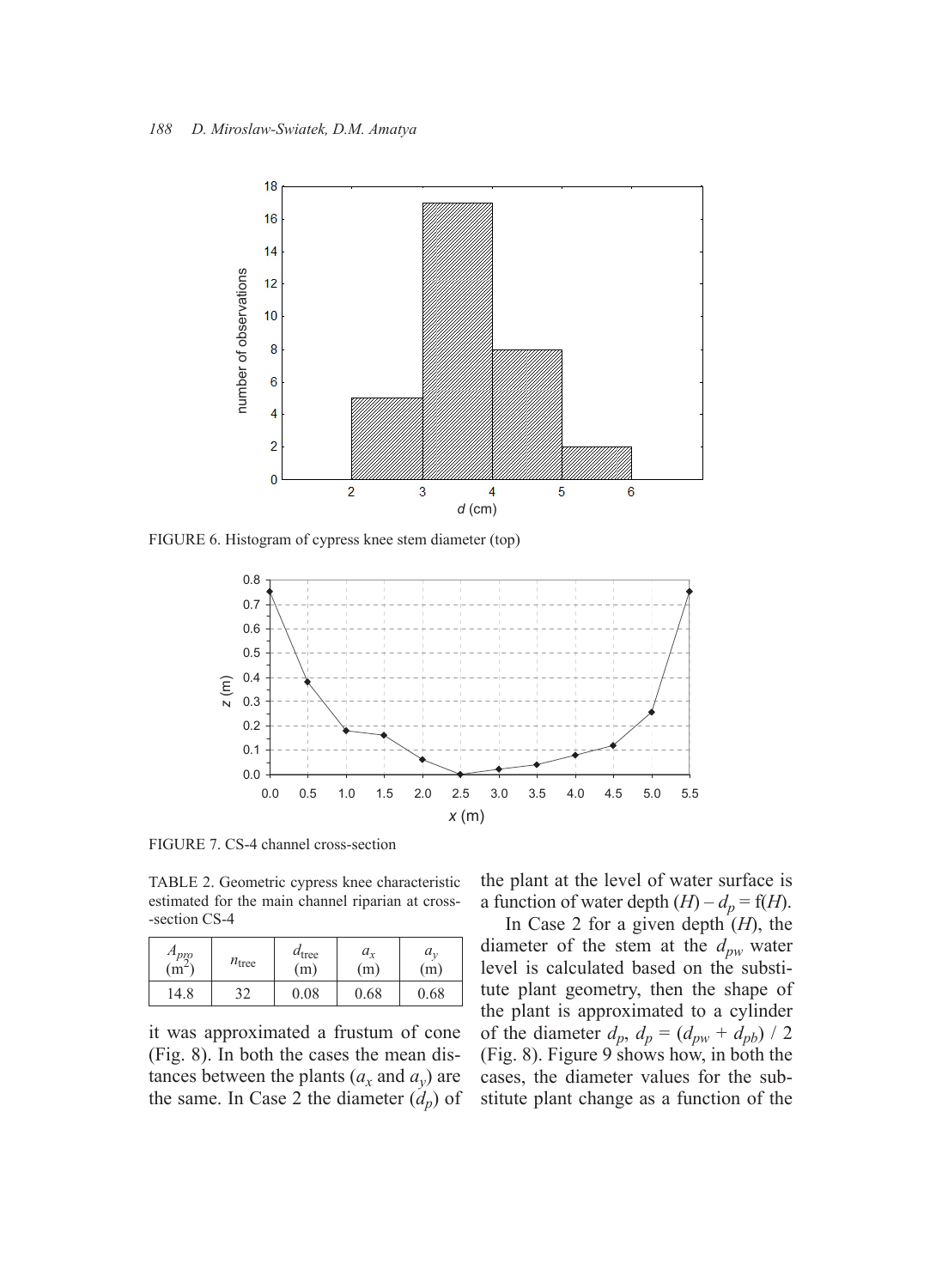

FIGURE 8. The two analyzed shapes of a substitute stem: Case 1 – cylinder; Case 2 – frustum of cone; *A* – cross area of flow (m<sup>2</sup>); *B* – width of water surface (m), *H* – hydraulic water depth (m)



FIGURE 9. Substitute plant diameter  $(d_p)$  as a function of the level of the water surface  $(z)$ 

level of the water surface (*z*) in the CS-4 cross-section. In the calculations for the analyzed level of the water surface (*z*), the respective hydraulic depth (*H*) is calculated, which is assumed as the height of the submerged parts of the trees  $(h_z)$ in Equation (3). For the change in water surface position from 0.20 to 0.75 m at the CS-4 cross-section,  $h<sub>z</sub>$  changes in the range of 0.12–0.56 m.

In Case 2 the substitute diameter is larger than the stem diameter of Case 1 by 8–44% and the greatest differences occur for small depths.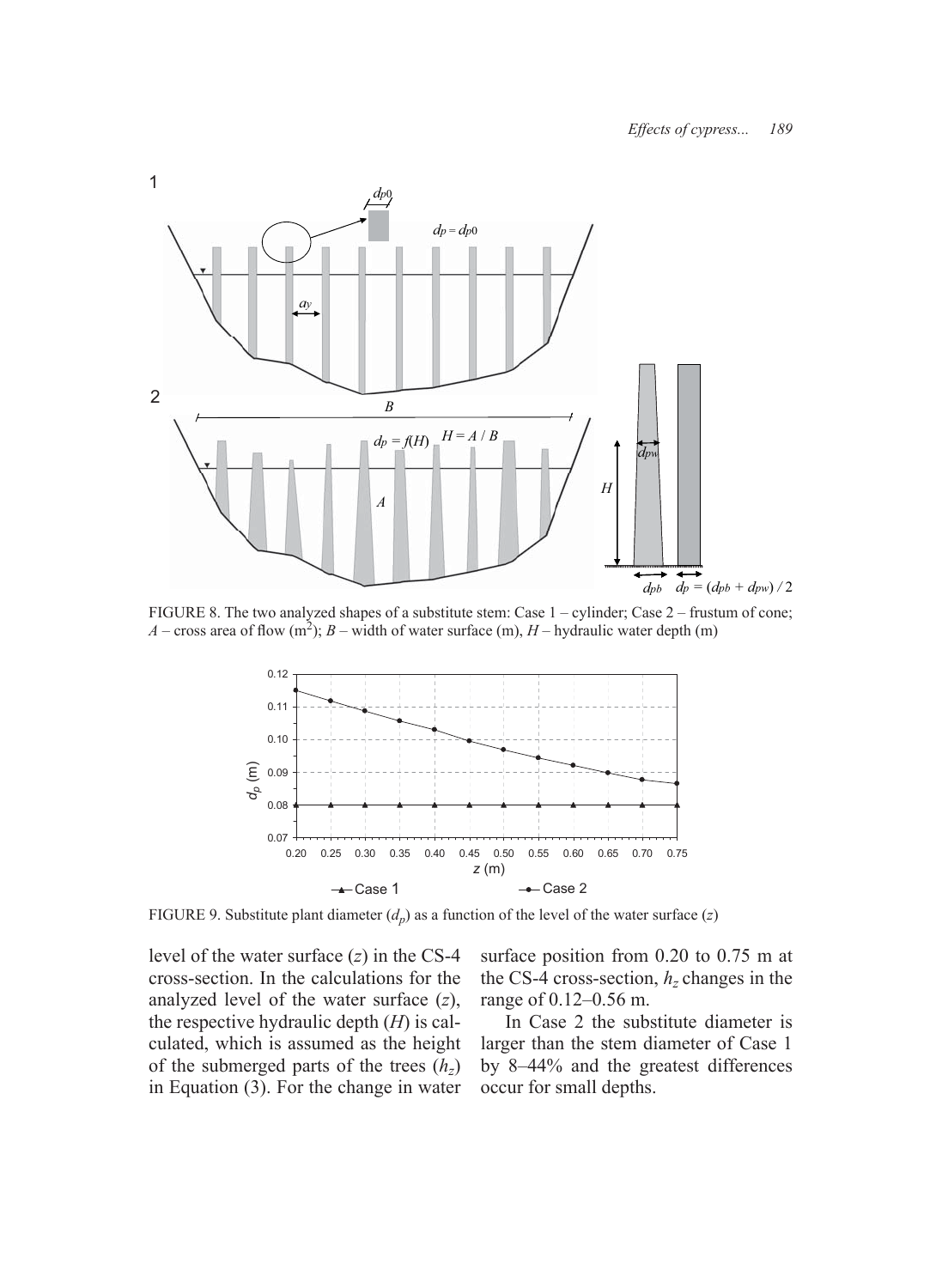#### *190 D. Miroslaw-Swiatek, D.M. Amatya*

Equations  $(2)$ ,  $(3)$ ,  $(4)$ ,  $(5)$  and  $(6)$ have been used for the calculations of the λ resistance and in the further discussions regarding Cases 1 and 2 Indices 1 and 2 have been assumed in the pictures. The calculated values of the friction factor  $(\lambda_p)$  for cypress knee stem are presented in Figure 10 for the two analyzed cases.

ference occurs when the water surface elevation  $z = 0.20$  m, which corresponds to the stem submergence depth  $H = 0.12$  m. Figure 11 shows that a 10% change in the stem diameter entails a friction factor  $(\lambda_n)$  change by 14%.

The total resistance coefficient  $(\lambda)$  is a sum [Equation (6)] of  $\lambda_p$  – the resist-



FIGURE 10. Variability of friction factors  $\lambda_{p1}$  and  $\lambda_{p2}$  as a function of the level of water surface



FIGURE 11. Sensitivity of the  $\lambda_p$  coefficient to changes in stem diameter

If the stem diameter changes related to water depth changes are taken into consideration, the plant friction coefficients, are larger by 12–71%. The greatest difance coefficient of high vegetation, and  $\lambda_s$  – the resistance coefficient related to the roughness of the section surface [Equation (2)]. In both the analyzed cas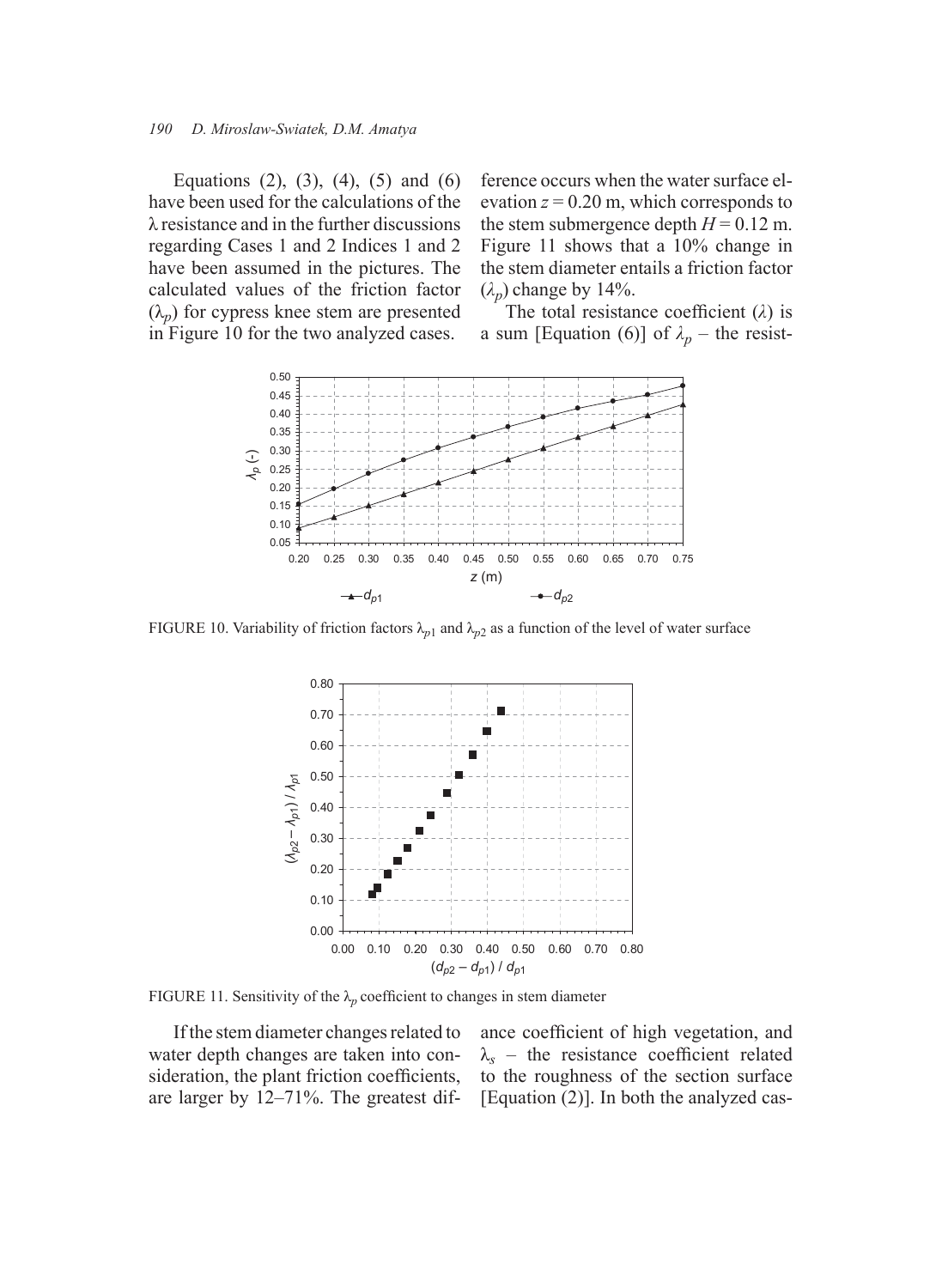es the roughness height  $(k<sub>s</sub>)$  is the same. Therefore, the  $\lambda_s$  values do not change, but they influence the total friction coefficient  $(\lambda)$  which falls in the range of 0.25–0.49 for a constant value of  $d_p$  and assumes values from the range of 0.32– –0.55 (Fig. 12) for a variable stem diameter.

In Case 2 the  $\lambda$  coefficient is larger by 10–32% than the values reached in the case of a constant  $d_{p1}$  diameter. In hydraulic calculations the Manning friction factor (*n*) is one of the most frequently used flow resistance coefficients (Chow 1965, Rantz et al. 1982). Based on the

Darcy–Weisbach formula [Equation (7)] and the Manning formula the following dependence between *n* and λ can be determined:

$$
n = \sqrt{\frac{\lambda R^{1/3}}{8g}}\tag{10}
$$

Figure 13 shows the *n* coefficient values calculated based on Equation (10) for the two analyzed cases. In Case 1 with a constant stem diameter *n* changes in the range from 0.040 to 0.071 and in the Case 2 with a variable stem diameter



FIGURE 12. Total friction factor  $(\lambda)$  as a function of water level  $(z)$ 



FIGURE 13. Variability of Manning *n* for Case 1 and Case 2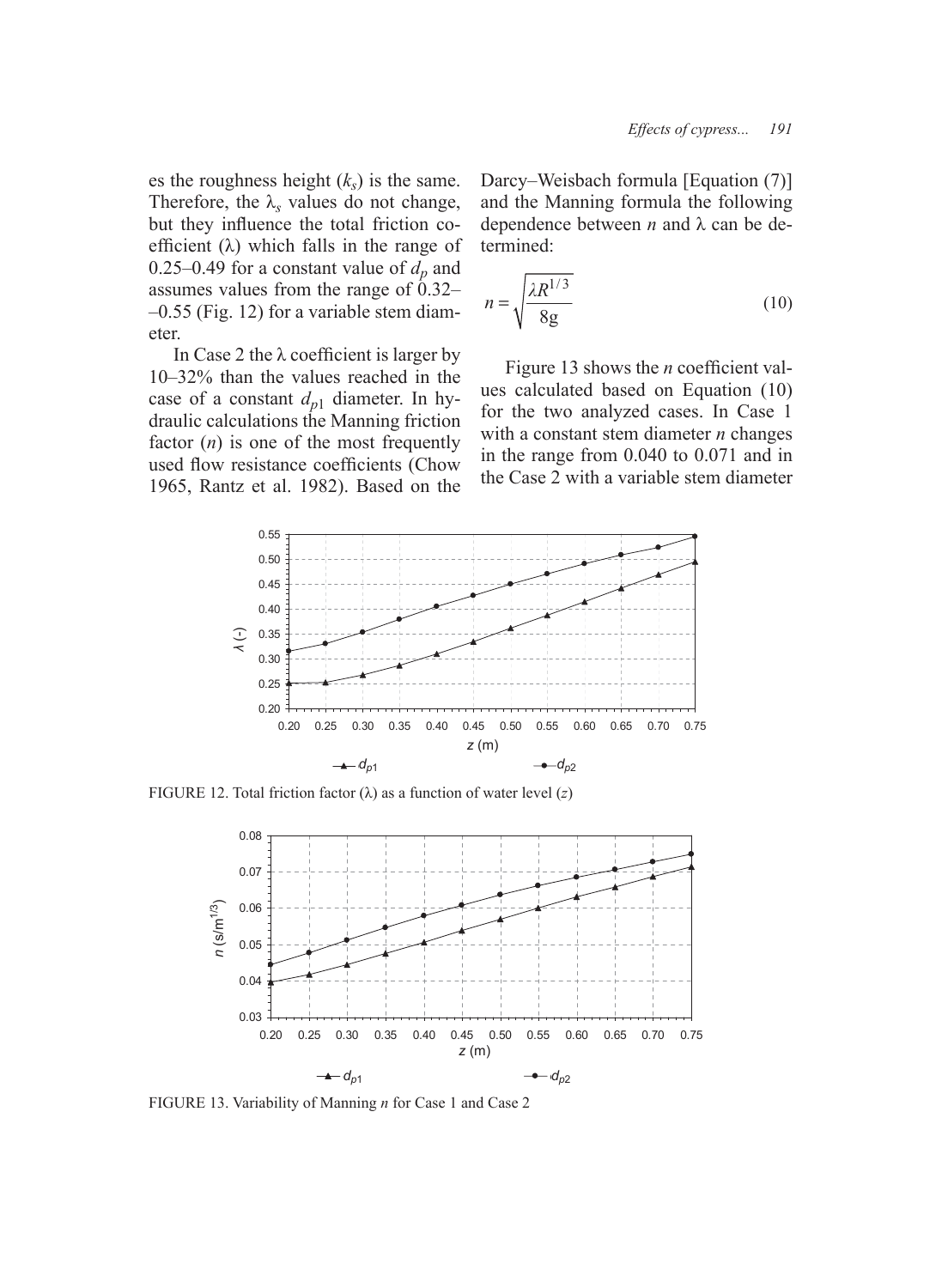assumes values from 0.044 to 0.075. Accordingly in Case 2, Manning *n* is higher than the values approximated for Case 1 by 5–15%. The sensitivity of Manning *n* to stem diameter changes is presented in Figure14. The maximum growth of *n* by approximately 15% occurs, when the stem diameter is higher by approximately 30%, but further diameter growth does not entail Manning coefficient growth.

### **Discharge capacity calculation**

The flow resistance changes due to vegetation stem diameters influence the values of water flow velocities (Fig. 15) and, thus, also influence the discharge capacity of the channel at the CS-4 cross- -section.

Since the flow resistance in the case of a constant stem diameter  $(d_{n_1})$  is lower than in the case, when the diameter



FIGURE 14. Sensitivity of Manning *n* to variability of *dp*



FIGURE 15. Estimated water flow velocities  $(v)$  for two analyzed cases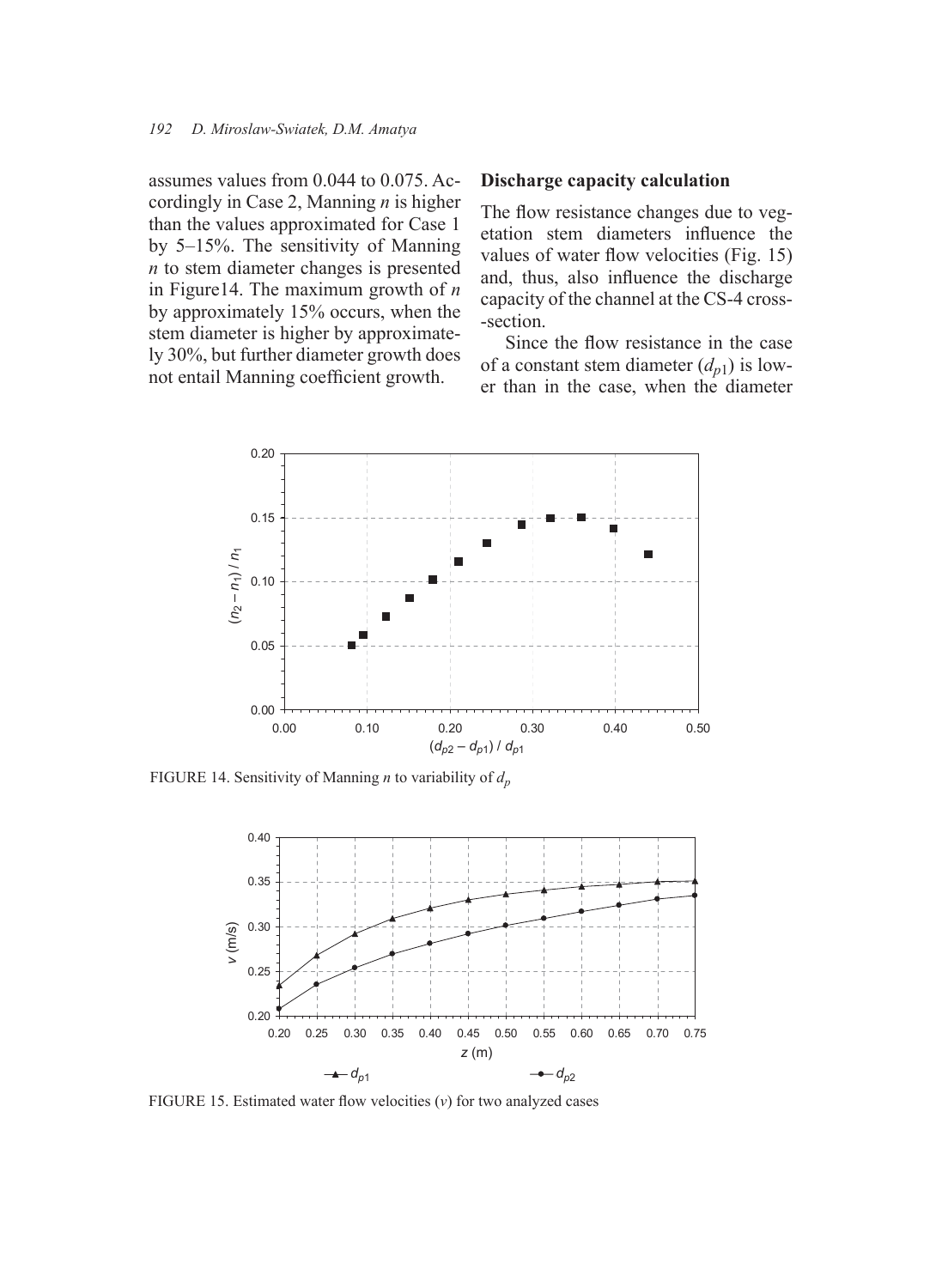changes depending on the depth  $(d_{n2})$ , the relationship between the water flow velocities is inverse. In Case 1 the velocities are by 5–13% larger than in Case 2. As a result, these differences also influence the discharge capacity (Fig. 16). ference of 0.04 m accounts for approximately 11% of the water depth in the channel  $(H = 0.37 \text{ m})$  and such a depth is reached in Case 1, when the discharge is 0.6  $\text{m}^3/\text{s}$ .



FIGURE 16. Calculated rating curve for two analyzed cases



FIGURE 17. Flow reduction in Case 2

When the stem diameter changes are taken into account (with higher *n* and lower velocity), the channel discharge capacity in the CS-4 cross-section decreases also by 5–13% (Fig. 17).

Significance of the influence of the  $d_p$ changes on the friction factor in the calculations results at the maximum difference of water surface elevation of 0.04 m and for  $Q = 0.6 \text{ m}^3\text{/s}$  (Fig. 15). The dif-

# DISCUSSION

As expected, the introduction of a variable diameter of cypress knee substitute plant in the channel influenced the values of the flow resistance. The friction coefficients  $\lambda_n$  calculated based on the methodology of variable stem diameter assumed in this study were found to be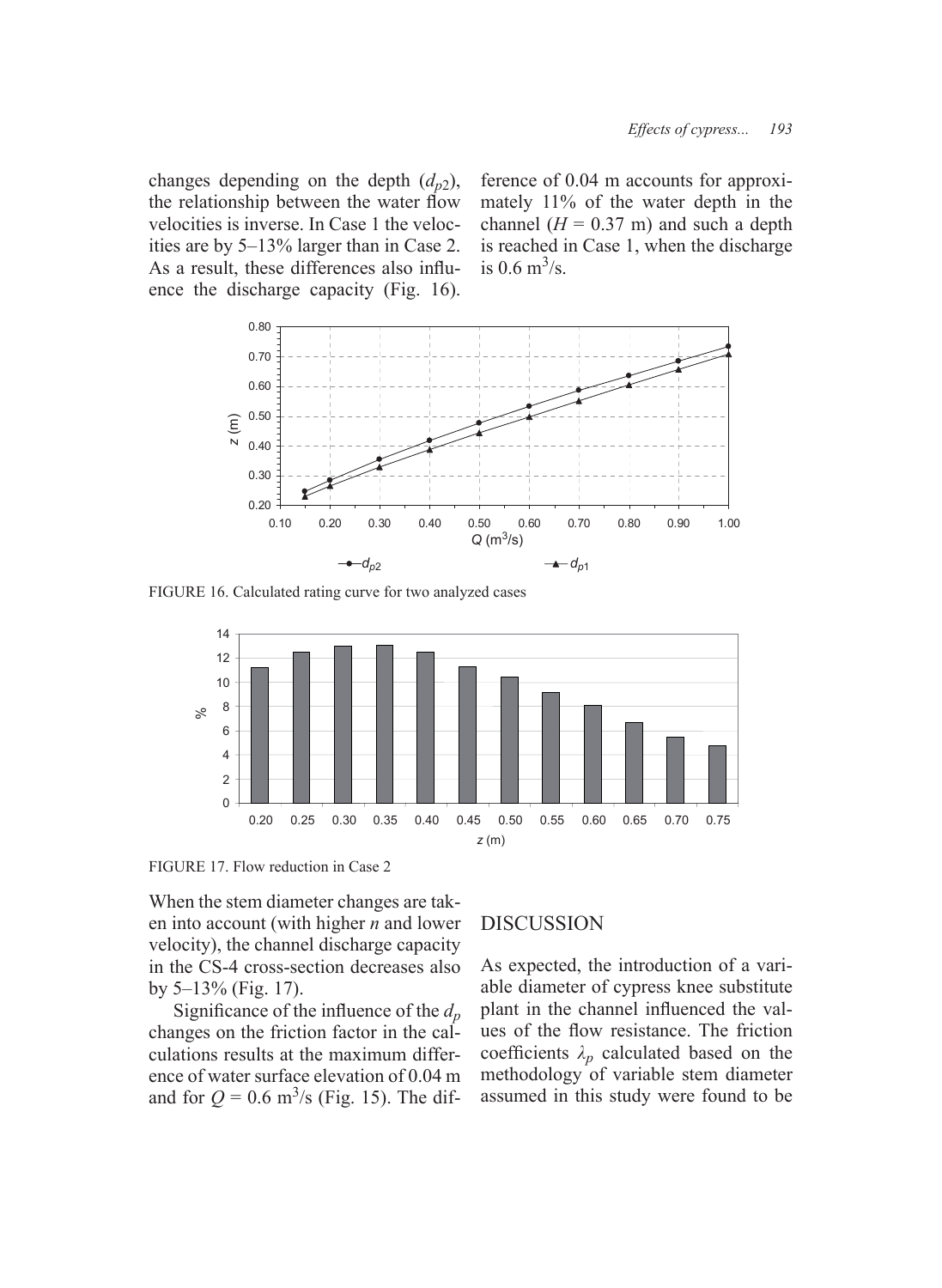12–71% larger (Fig. 17) than the resistance coefficients estimated for a constant stem diameter of the cypress knee, at the CS-4 cross-section of the Turkey Creek watershed. These differences are larger than the differences in the dp values which changed in the range from 8 to 44% (Fig. 18). The change in *λp* values in Case 2 are related to the arrangement of Equation (3), in which  $\lambda_p$  is linearly dependent on dp, but also on the values of the drag coefficient  $(C_{WR})$  as described by Equation  $(4)$  – Figure 19. Drag coefficient is a non-linear function of the stem width. The largest percentage difference

in the values of dp and  $\lambda_p$  compared to their values in Case 1 occur for small depths  $(z = 0.20$  m, which corresponds to  $H = 0.12$  m). These differences decrease as the depth increases, which is related to the ever decreasing changes in the substitute plant stem diameter. At the depth  $H = 0.56$  m ( $z = 0.75$  m) the substitute plant stem diameter in Case 2 is 0.087 m, while in Case 1 it is 0.081 m.

Despite the largest percent differences in the values of  $d_p$  and  $\lambda_p$  occurring in small depths, the largest value difference of the friction coefficient  $(\lambda_p)$ is 0.095 and takes place for the depth



FIGURE 18. Growth values of  $\lambda_p$  and  $d_p$  in Case 2 compared to Case 1



FIGURA 19. Function of drag coefficient ( $C_{WR}$ ) and water level (*z*) for Case 1 ( $d_{p1}$ ) and Case 2 ( $d_{p2}$ )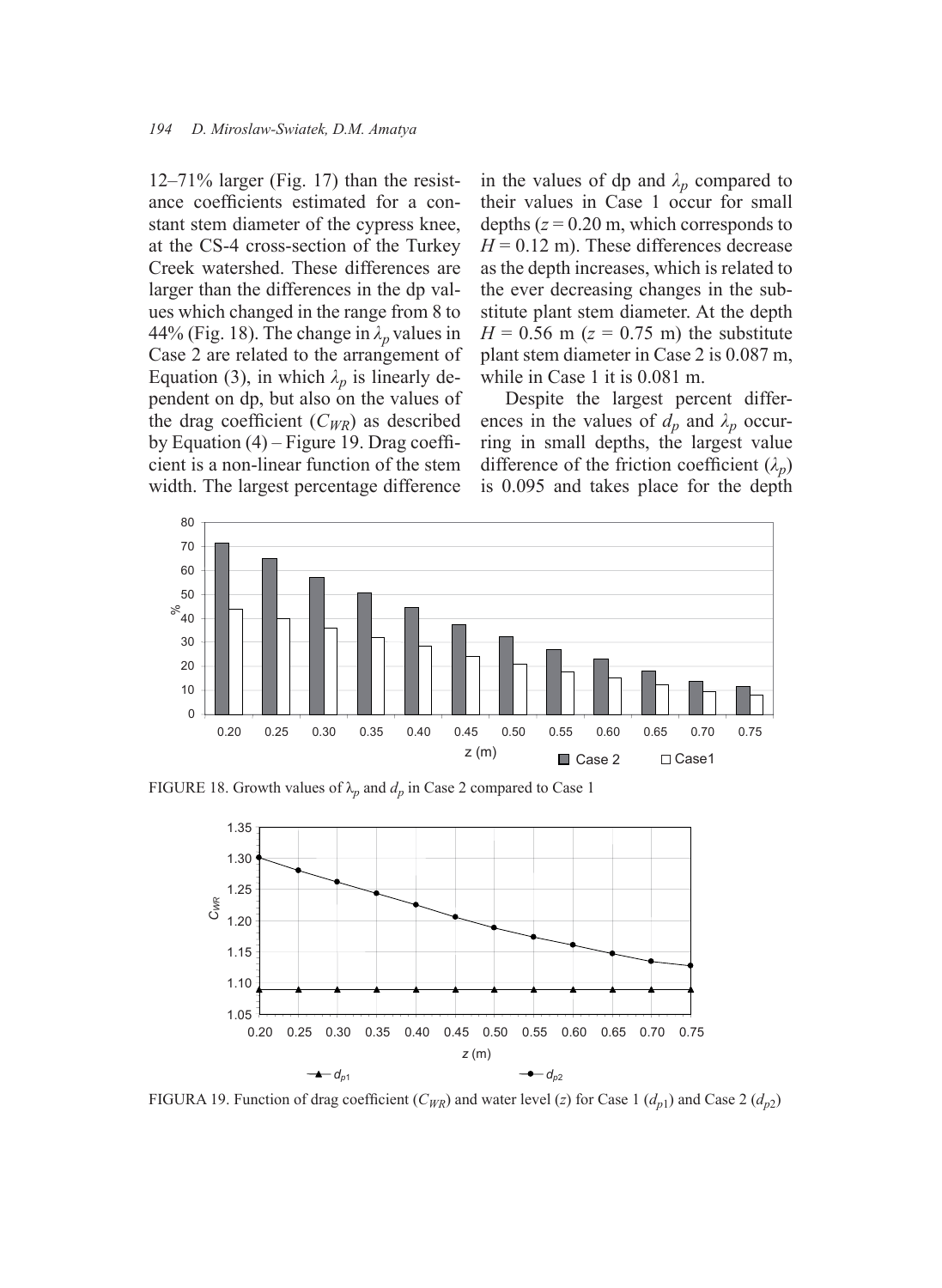$H = 0.28$  m ( $z = 0.40$  m) – Figure 20. When the depth is  $0.28$  m ( $z = 0.40$  m) and below the differences between  $(\lambda_{n2})$ and  $(\lambda_{n1})$  increase and then, as the depth increases, they decrease. They reach their highest values ( $> 0.08$ ) when H is in the range of  $0.20-0.41$  m ( $z = 0.30-0.55$  m) – Figure 20.

of changes in  $d_p$  changes may enhance the model calibration.

The Manning coefficient values estimated with the assumed method using Equation (13) are congruent with the values presented in the tables given by Chow (1959). The values estimated by Chow for small natural water streams



FIGURE 20. Growth values of friction factor (*λ*) in Case 2 compared to Case 1

Since the largest difference of flow resistance values occurs when the water surface elevation  $z = 0.40$  m, it is for this water level that the largest differences in water velocity occur (Fig. 15). The percent reduction of water flow is also at its largest (13%) when *z* is in the range of  $0.3-0.4$  m (Fig. 17). If the influence of the  $d_p$  changes on the friction factor is taken into consideration, the water surface elevation in Case 2 is higher than the water level in Case 1 at the same water flow. The maximum difference of approximately 0.04 m corresponds to roughly 11% of the water depth in the channel  $(H = 0.37 \text{ m})$  and this water depth is reached in Case 1 at the flow of  $0.\dot{6}$  m<sup>3</sup>/s. Such differences may be significant in the case of calibration of a hydrodynamic model where consideration

with vegetation fall in the range between 0.05 and 0.08 m<sup>-1/3</sup>⋅s, and the mean *n* value is 0.07. The Manning *n* values estimated in this study are slightly lower and range between 0.044 and 0.075 m<sup>-1/3</sup>⋅s. The mean Manning coefficient value is also lower – it is  $0.061$  m<sup>-1/3</sup>⋅s. The mean *n* coefficient value presented in the tables for this type of stream is approximately 15% higher than the value estimated based on the methodology assumed in this study, where a variable mean stem diameter, dependent on the water depth, has been taken into consideration. A considerably larger difference of 27% occurs for Case 1, where the stem diameter is assumed to be constant. The differences result from actually occurring stem geometry and spatial structure (distances between plants) which have been ap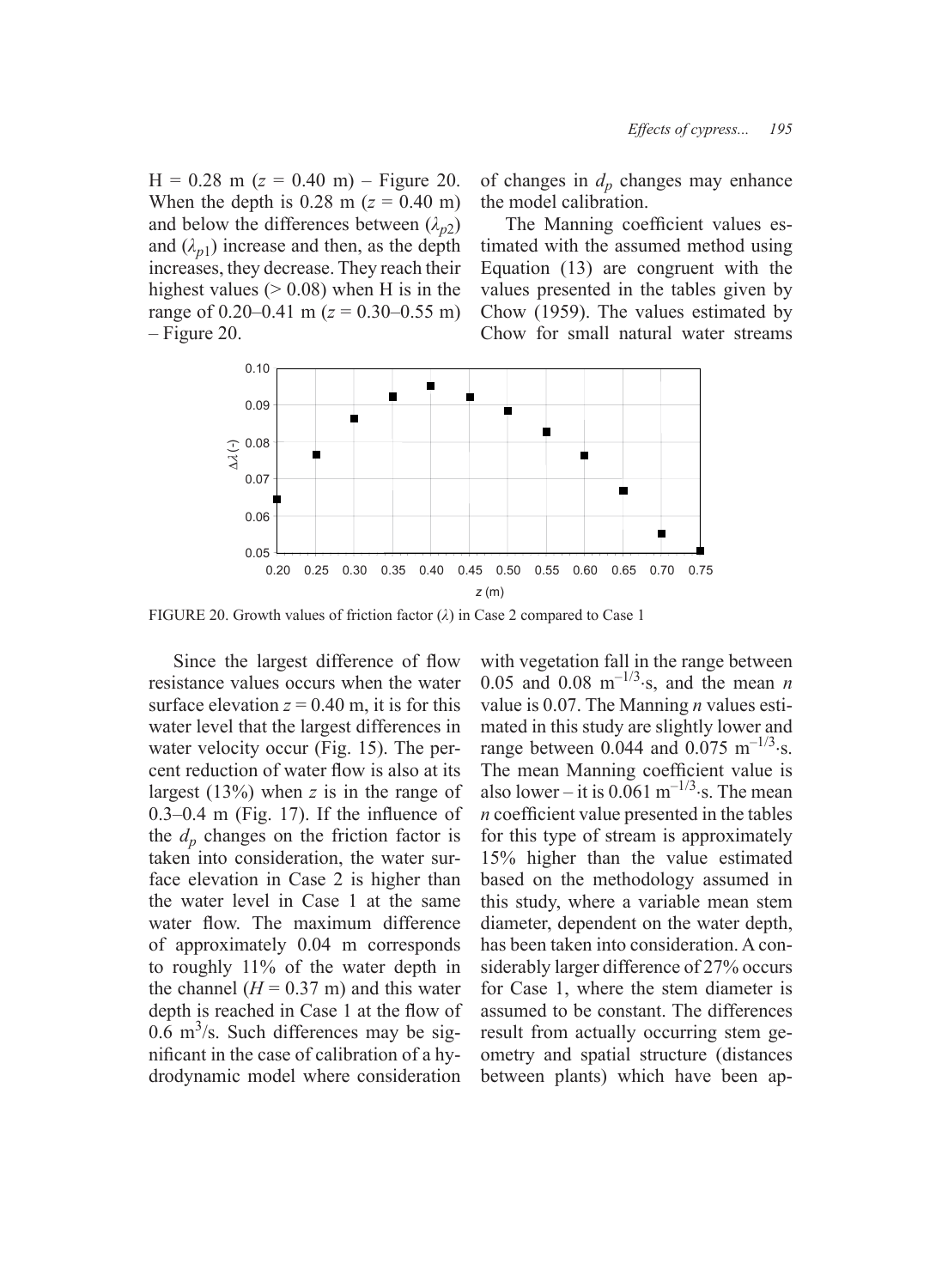proximated during the calculations. The mean Manning coefficient in Case 2 is approximately 11% larger than the *n* coefficient estimated in Case 1. The values presented in the tables need to be treated as an approximation of the flow resistance, but the Manning *n* values estimated in this study for a channel occupied by stems of cypress knee can be used in hydraulic calculations. Of course, in order to confirm the accuracy of the estimated flow resistance coefficients, hydrometric measurements need to be taken in the CS-4 cross-section in the future. It needs to be emphasized that since cypress knee stems are present in the channel and they distort the flow field, such a measurement is quite complicated.

The estimated Manning coefficient values herein are significantly lower than the values assumed in the SWAT hydrological model created by Amatya and Jha  $(2011)$ , where the *n* coefficient in the river channel was validated with measurement only at the main watershed outlet (Fig. 1). The coefficient assumed in the SWAT model, which is  $n = 0.1$  m<sup>-1/3</sup>⋅s, does not correspond to the actual flow resistance which occurs in reality. Its high value was possibly compensated by other uncertain elements present in the model (e.g. numerical terrain model, land use, stream channel geometry and roughness parameters). However, the *n* value of 0.045 estimated by USGS (Arcement et al. 1990) at the approach channel just upstream of the gauging station of this watershed in the Type II contracted opening (at the bridge) method of discharge computation (Rantz et al. 1982) for adjusting the high discharge obtained by the existing

rating curve is at the lower end of the range (0.044–0.075) obtained by the method described here.

# **CONCLUSIONS**

The results of this study, based on the assumed methodology of estimating flow resistance developed by Pasche and on the cypress knee geometric characteristics field measurements, lead to the following conclusions:

- If the variability of vegetation stem diameter is taken into consideration in the calculations, an increase by 10–32% in the values of friction coefficients  $\lambda$  occurs. •
- When the shape of the cypress knee stem is substituted with a cylindrical plant with a constant stem diameter  $(d_p = 0.08 \text{ m})$ , the calculated high vegetation friction factor  $(\lambda_p)$  falls in the range of 0.09–0.425 (Case 1). •
- When the diameter of the stem  $(d_n)$  at the water stage is assumed to change together with the depth,  $d_p \in [0.121]$ –0.087 m], the friction factor of the substitute plant with a shape of a frustum of a cone, assumes values from the range of 0.154–0.475 (Case 2). •
- The values of  $\lambda_{p2}$  in Case 2 are 12–  $-71\%$  larger than the values of  $\lambda_{p1}$  obtained in Case 1. As the water depth in the channel increases, the substitute plant stem diameter values remain similar in both the analyzed cases, which causes the difference between the friction factor values to decrease. •
- The greatest differences between the *λp* values calculated for the analyzed cases occur for the water depth (*H*) range of 0.20–0.41 m. •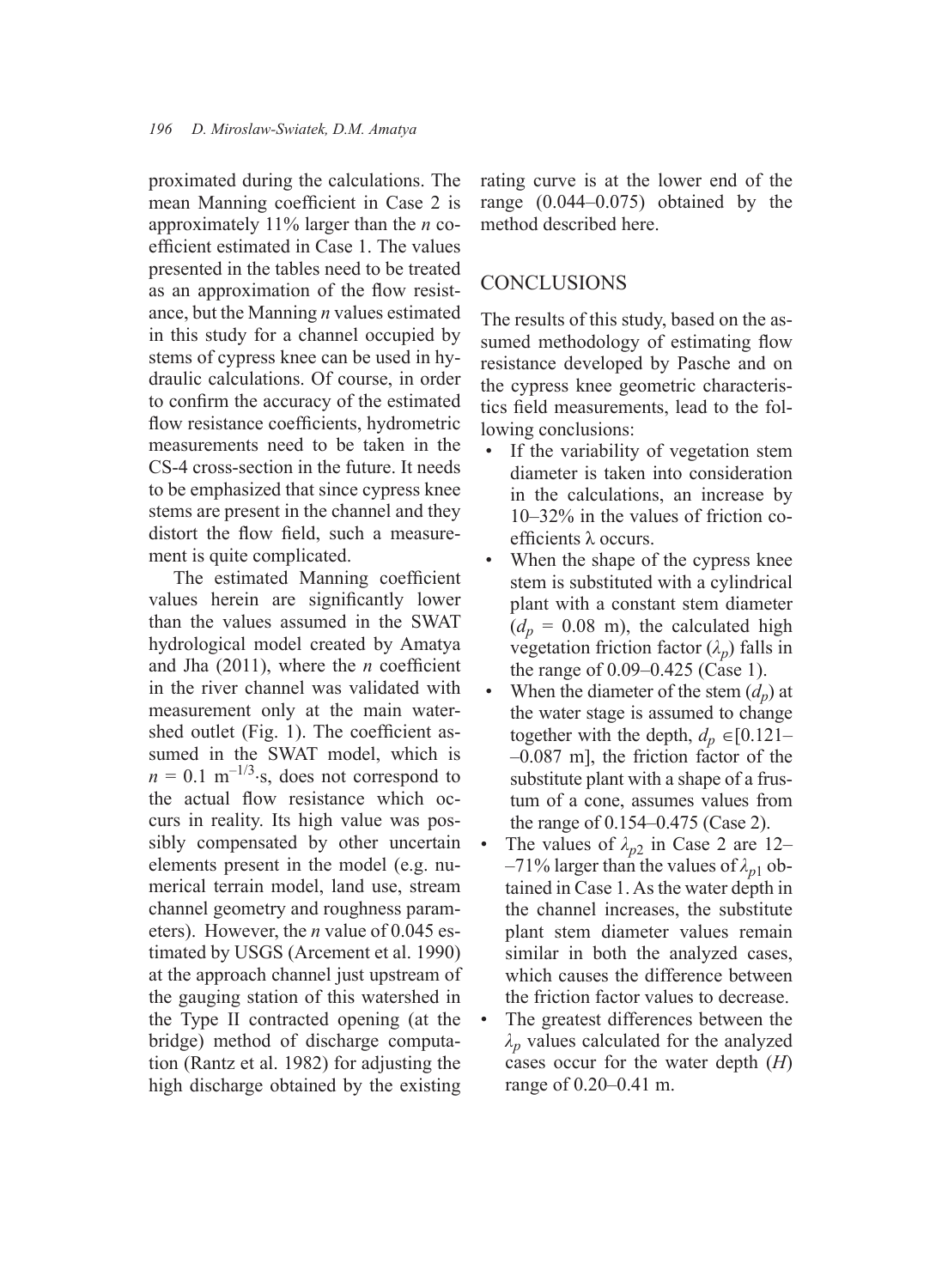- The total friction factor (*λ*) taking into consideration the bed resistance, assumes values in the range of 0.251– –0.495 in Case 1 and 0.316–0.545 in Case 2. •
- When the depth-dependent variability of the stem diameter is taken into account in the calculation, the water velocity and discharge are reduced by 5–13%. The greatest changes in the flow reduction and the velocity occur for those depths, where there are the greatest differences in the flow resistance between the two analyzed cases.
- Because of the influence of the  $d_p$ changes on the friction factor, the maximum difference in the water surface level is 0.04 m ( $Q = 0.6$  m<sup>3</sup>/s). The difference of 0.04 m accounts for roughly 11% of the water depth in the channel  $(H = 0.37 \text{ m})$  and such a water depth is reached in Case 1, when the discharge is  $0.6 \text{ m}^3/\text{s}$ . •
- The Manning coefficients *n* estimated based on friction factors *λ* changed between 0.040 and 0.071 m<sup>-173</sup>⋅s in Case 1 and between 0.044 and 0.075 m<sup> $-1/3$ </sup>⋅s in Case 2. Because of the cypress knee stem friction factor growth, the Manning friction coefficients increase as the depth increases. The mean *n* value in Case 2 is approximately 11% higher than in Case 1. The estimated Manning *n* values are lower by 15 and 27% respectively for Case 1 and Case 2, than the Chow tables values for small natural streams occupied by vegetation. •

In the future, the results presented in this study should be validated by hydrometric measurements of water velocity taken in the Turkey Creek watershed cross-section examined in this study. The results of this work and the analysis of these results indicate that the inclusion of the variability of cypress knee stem diameter in the calculations may be relevant not only in the process of calibration of friction coefficients in a hydrodynamic model of water flow in the Turkey Creek, but also in back calculation of high flood discharges outside of the rating curve range as currently done by the USGS for the Turkey Creek watershed. The currently available high resolution LiDAR data for the Turkey Creek watershed (Amatya et al. 2013) may also be used to estimate the type and height of riparian vegetation for estimating *n* values needed in hydrologic and hydrodynamic models.

### **Acknowledgements**

The authors would like to thank Julie Arnold, Forestry Technician, and Andy Harrison, Hydrologic Technician, both at US Forest Service in Cordesville (SC), and Andrea Hughes at US Army Corps of Engineers (SC) for help in the field works, and Jose Martin, former student at Gainesville State College (GA), for help with GIS works of the watershed, stream channel, and its cross-sections.

# REFERENCES

AMATYA D.M., TRETTIN C., PANDA S., SSEGANE H. 2013. Application of Li-DAR data for Hydrologic Assessments of Low-gradient Coastal Watershed Drainage Characteristics. *J. Geograp. Inf. System* 5, 171–195. doi:10.4236/ jgis.2013.52017.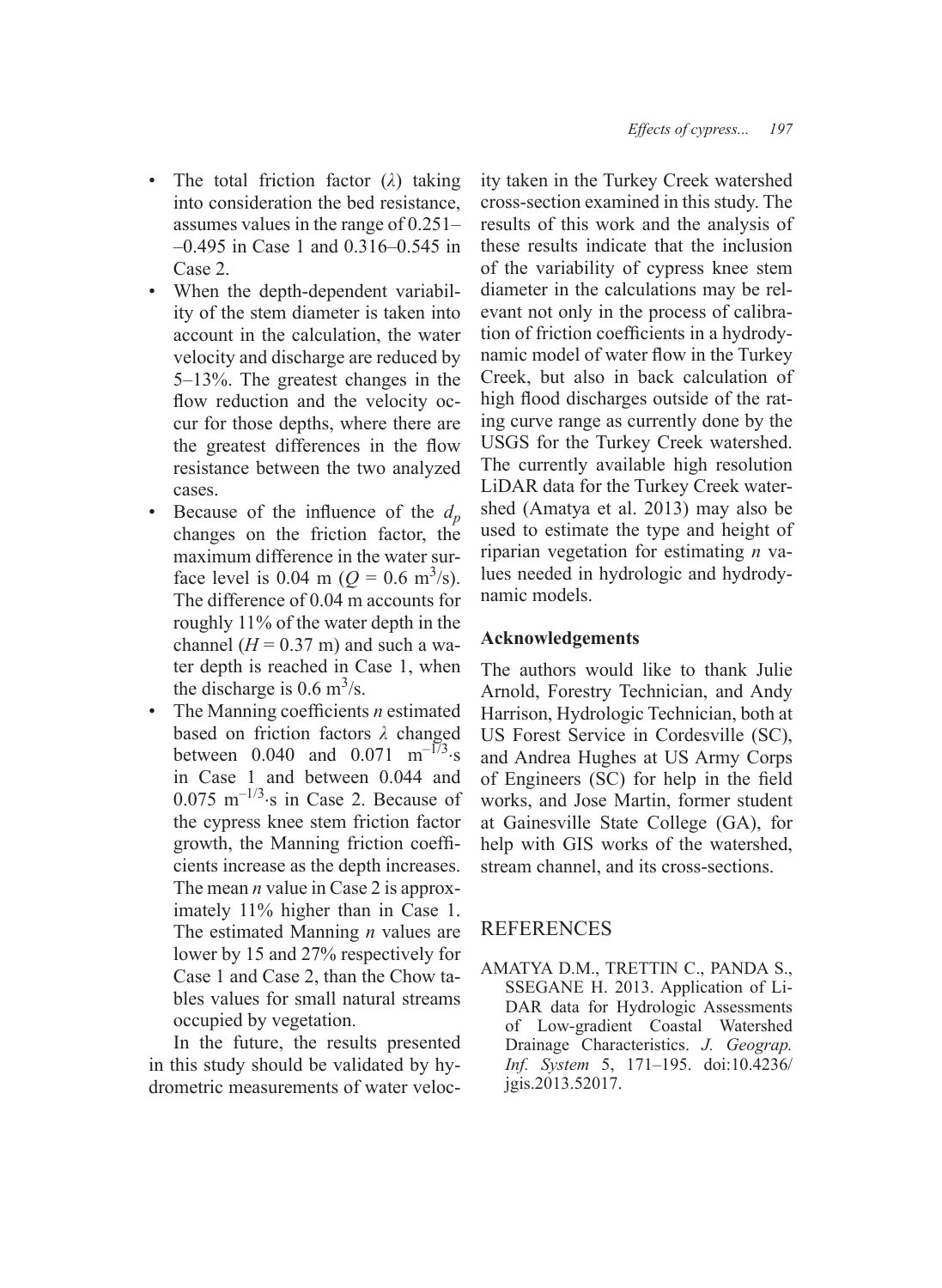- AMATYA D.M., JHA M.K. 2011. Evaluating the SWAT model for a low-gradient forested watershed in coastal South Carolina. *Trans. ASABE* 54 (6), 2151–2163.
- ARCEMENT Jr. G.J. SCHNEIDEr V.R. 1990: Guide for Selecting Manning's Roughness Coefficients for Natural Channels and Flood Plains. U.S. Geological Survey Water-Supply Paper 2339, Washington, D.C. Retrieved from http:// www.fhwa.dot.gov/bridge/wsp2339.pdf.
- BENJANKAR R., EGGER G., JORDE K. 2009: Development of a Dynamic Floodplain Vegetation Model for the Kootenai River, USA: Concept and Methodology. 7th International Symposium on Ecohydraulics, 12–16 January 2009 Concepcion (Chile).
- BONNESS M.S. 2011: Cypress Knees Exploit Stumps Palmetto. Quart. J. Florida Native Plant Soc. 28 (2), 5–12.
- BRIAND C.H. 2000: Cypress Knees: An Enduring Enigma. *Arnoldia* 60 (4),19–25.
- BROWN C.A. 1984: Morphology and biology of cypress trees. In: Cypress Swamps, Ewel K.C. Odum H.T. (Eds), 16–24. University of Florida Press, Gainesvile.
- CHOW VT. 1959: Open Channel Flow. Mc-Graw-Hill Book, Singapore.
- DVWK MERKBLÄTTER 220, 1991. Hydraulische Berechnung von Fließgewässern, DK 551.51/54 Fließgewässer, DK 532.543 Hydraulik, DVWK – Merkblätter 220/1991. Kommissionsvertrieb Verlag Paul Parey, Hamburg und Berlin.
- HALEY E.B. 2007: Field measurements and hydrologic modeling of the Turkey Creek watershed, South Carolina. MS thesis. College of Charleston Charleston, S.C. [typescript].
- HELMIO T. 2002: Unsteady 1D flow model of compound channel with vegetated fl oodplains. *J. Hydrol*. 269 (1–2), 89–99.
- HOOK D.D., BUFORD M.A., WILLIAMS T.M.,1991: Impact of Hurricane Hugo on the South Carolina Coastal Pine Forest. *J. Coastal Research SI* (8), 291–300.
- La TORRE TORRES I., AMATYA D.M., CALLAHAN T.J., SUN G. 2011: Sea-

sonal rainfall-runoff relationships in a lowland forested watershed in the southeastern U.S.A. *Hydrol. Proc*. 25 (13), 2032–2045.

- MERRITT D.M., SCOTT M.L., POFF N.L., AUBLE G.T., LYTLE D.A. 2009: Theory, methods and tools for determining environmental flows for riparian vegetation: riparian vegetation-flow response guilds. *Freshwater Biology* 1–20. doi 10.1111/j.1365-2427.2009.02206.x.
- MIROSLAW-SWIATEK D. 2012: Unsteady 1D Flow Model of Natural Rivers with Vegetated Floodplain – An Application to Analysis of Influence of Land Use on Flood Wave Propagation in the Lower Biebrza Basin. In: Water Resources Management and Modeling, Purna Nayak (Ed.), 145–168. doi 10.5772/34845.
- MIROSLAW-SWIATEK D., AMATYA D.M. 2011: Determination of plant characteristics used in discharge capacity assessment of Turkey Creek watershed on South Carolina coastal plain, USA. *Ann. Warsaw Univ. of Life Sci. – SGGW, Land Reclam*. 43 (2), 121–134.
- NEPF H.M. 1999: Drag, turbulence, and diffusion in flow through emergent vegetation. *Water Res. Res*. 35, 479–489.
- PASCHE E., ROUVE G. 1985: Overbank flow with vegetatively Roughened flood plains. *J. Hydraul. Eng.* 111 (9), 1262–1278.
- RANTZ S.E. 1982: Measurement and Computation of Streamflow: Vol. 1. Measurement of Stage and Discharge. U.S. geological Survey Water Supply Paper 2175. U.S. Government Printing Office, Washington, D.C.
- ROOD S.B., SAMUELSON G.M., BRAATNE J.H., GOURLEY C.R., HUGHES F.M.R, MAHONEY J.M. 2005: Managing river flows to restore floodplain forests. *Frontiers Ecol. Environ*. 3, 193–201.
- SANTHI C., KANNAN N., ARNOLD J.G., DI LUZIO M. 2008: Spatial calibration and temporal validation of flow for regional-scale hydrologic modeling. *J. American Water Resour. Assoc*. 44 (4), 829–846.